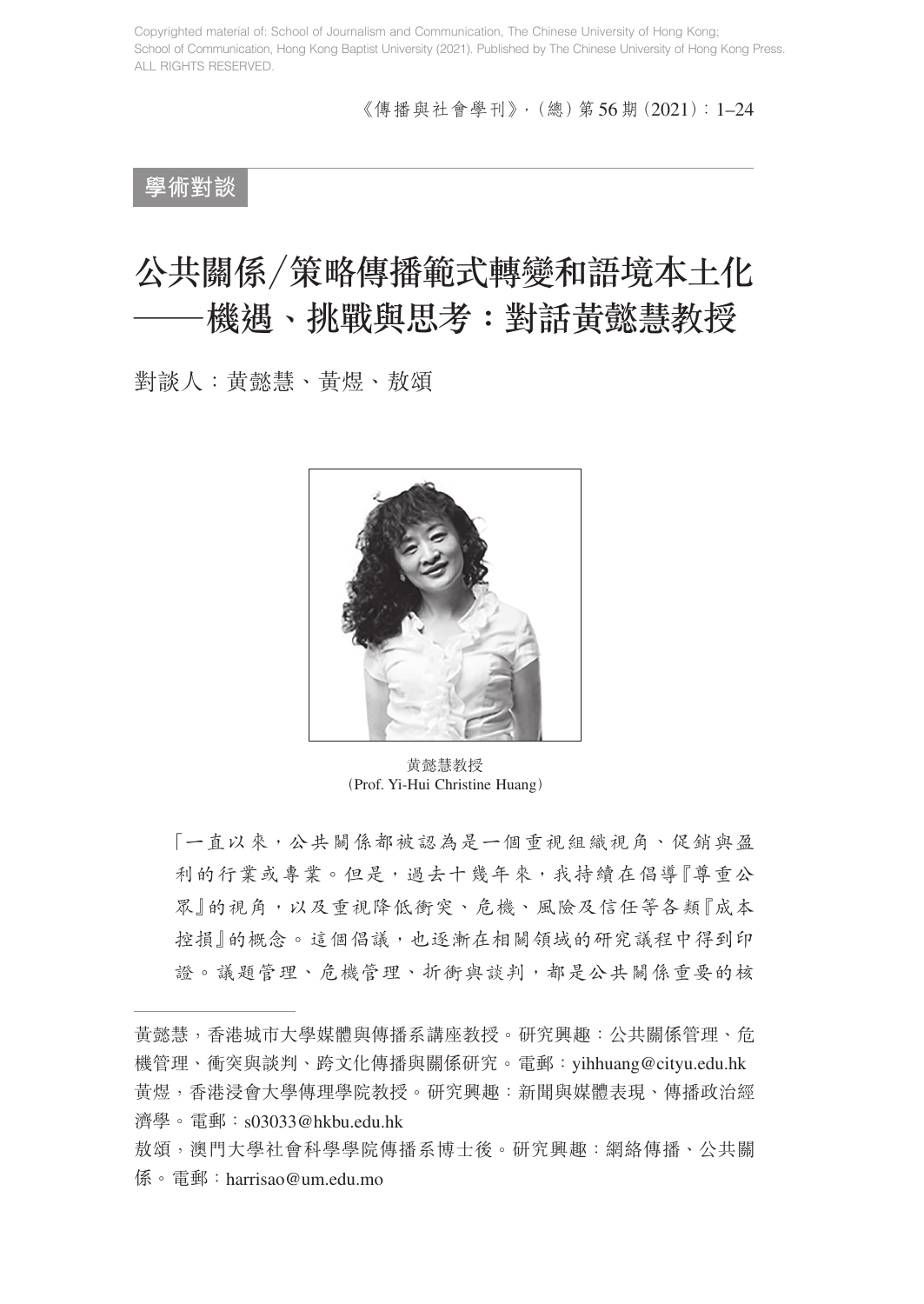《傳播與社會學刊》,(總)第56期(2021)

心概念與知識。剛剛所提到的雙向溝通、互動、對話、即時、跨 界、資料分析、共創、對話、涉入與參與、聲譽、和諧關係、信 任管理等概念,也成為相關研究的核心主題。」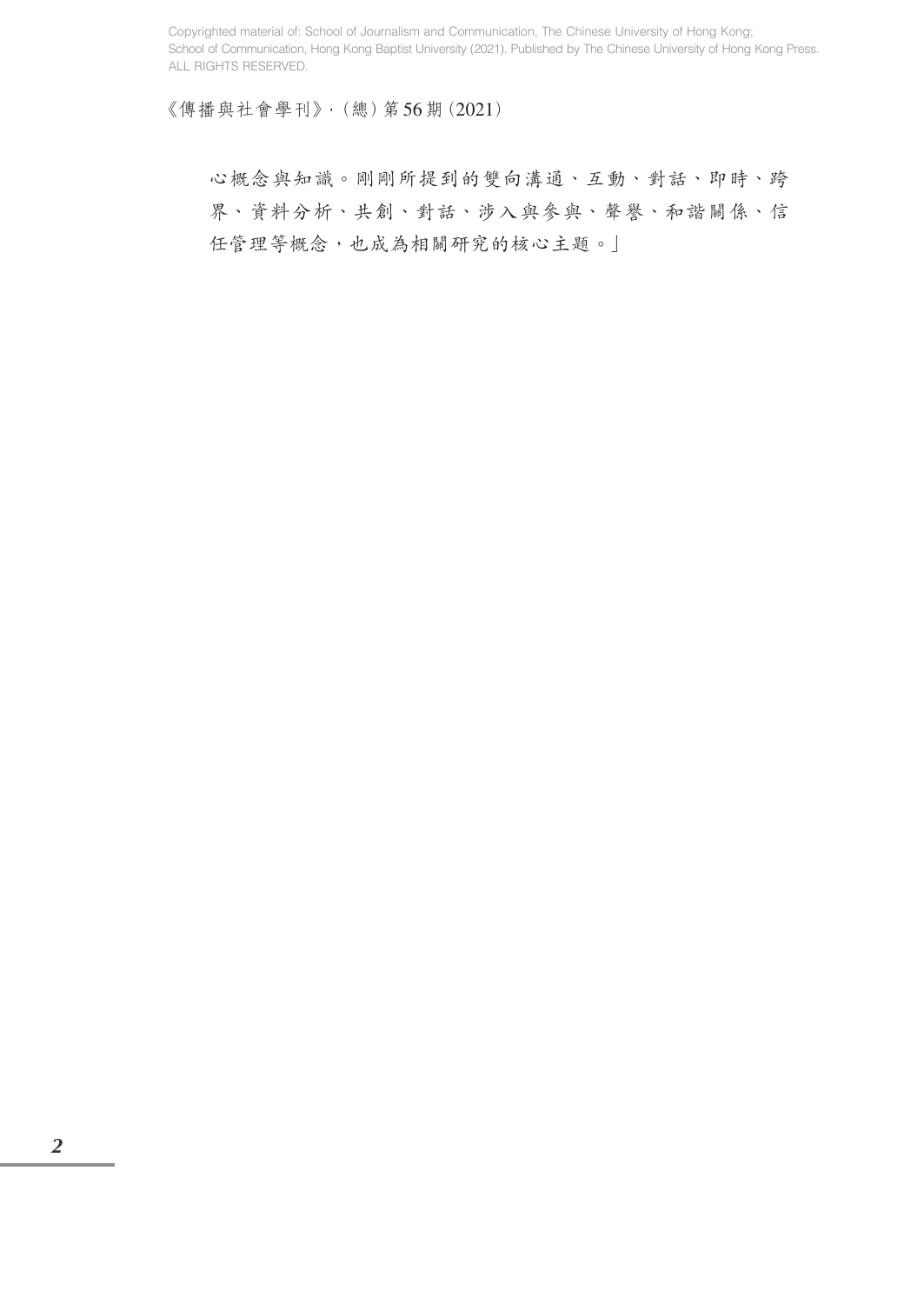*Communication and Society*, *56* (2021), 1–24

### **Dialogue**

## **Opportunities, Challenges, and Thoughts of Public Relations and Strategic Communication**

Discussants: Yi-Hui Christine HUANG, Yu HUANG, Song AO

#### **Abstract**

Prof. Yi-Hui Christine Huang is a distinguished scholar in the field of public relations. In this dialogue, Prof. Huang was invited to share her insights on the development of public relations research. To start with, she introduced the history of public relations, by mentioning the paradigm shift from media exposure to relationship management. She clarified the cross-disciplinary feature of public relations as a field, and illustrated the origin, development process, and meanings of the relationship management perspective. She also mentioned that social media provides a mutual communication channel which empowers publics in the interaction with organizations. Such channel raises the importance of organization-public relationships and engagement in both academia and industries.

Then Prof. Huang addressed the legitimacy issue of public relations as an academic discipline. She compared the development and current situation of public relations discipline development in the United States and China. In the United States, legitimacy of public relations is not a problem anymore. But it is still challenged according to identity, efficiency, and morality in China, even

Yi-Hui Christine HUANG (Chair Professor). Department of Media and Communication, City University of Hong Kong. Research interests: public relations management, crisis management, conflict and negotiation, intercultural communication and relationship studies.

Yu HUANG (Professor). School of Communication, Hong Kong Baptist University. Research interests: journalism and media performance, political economy in communication

Song AO (Post-doctoral Fellow). Department of Communication, Faculty of Social Sciences, University of Macau. Research interests: computer-mediated communication, public relations.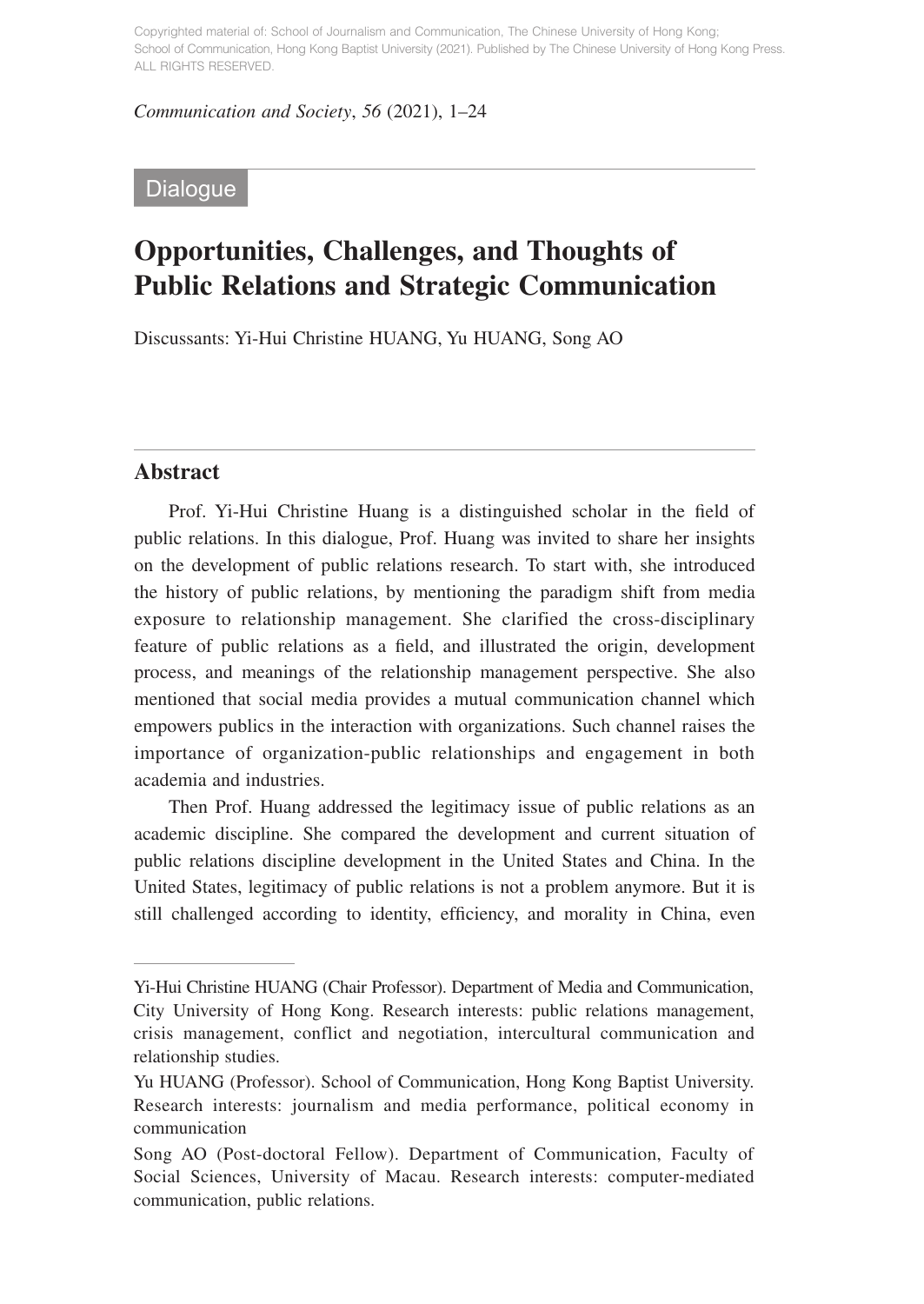#### *Communication and Society*, *56* (2021)

with an increasing demand of public relations scholars and professions. She suggested that body of knowledge is essential to the legitimacy and development of public relations as a discipline, and used the Communication Perspective Context (CPC) model to explicate the central body of knowledge of public relations research: the transparent, mutually beneficial, and long-term relationship between organizations and publics.

Prof. Huang also shared her thoughts about adopting U.S.-centered public relations theories to the Chinese context. She suggested scholars to consider both theories and specific cultural context, to improve the theory validity in different contexts. Regarding the development of digital technologies, she discussed opportunities of public relations research, and pointed out the benefits and concerns of using big data in public relations research. Finally, Prof. Huang offered some suggestions to students and young scholars about doing research.

**Citation of this article:** Huang, Y.-H. C., Huang, Y., & Ao, S. (2021). Opportunities, challenges, and thoughts of public relations and strategic communication. *Communication and Society, 56*, 1–24.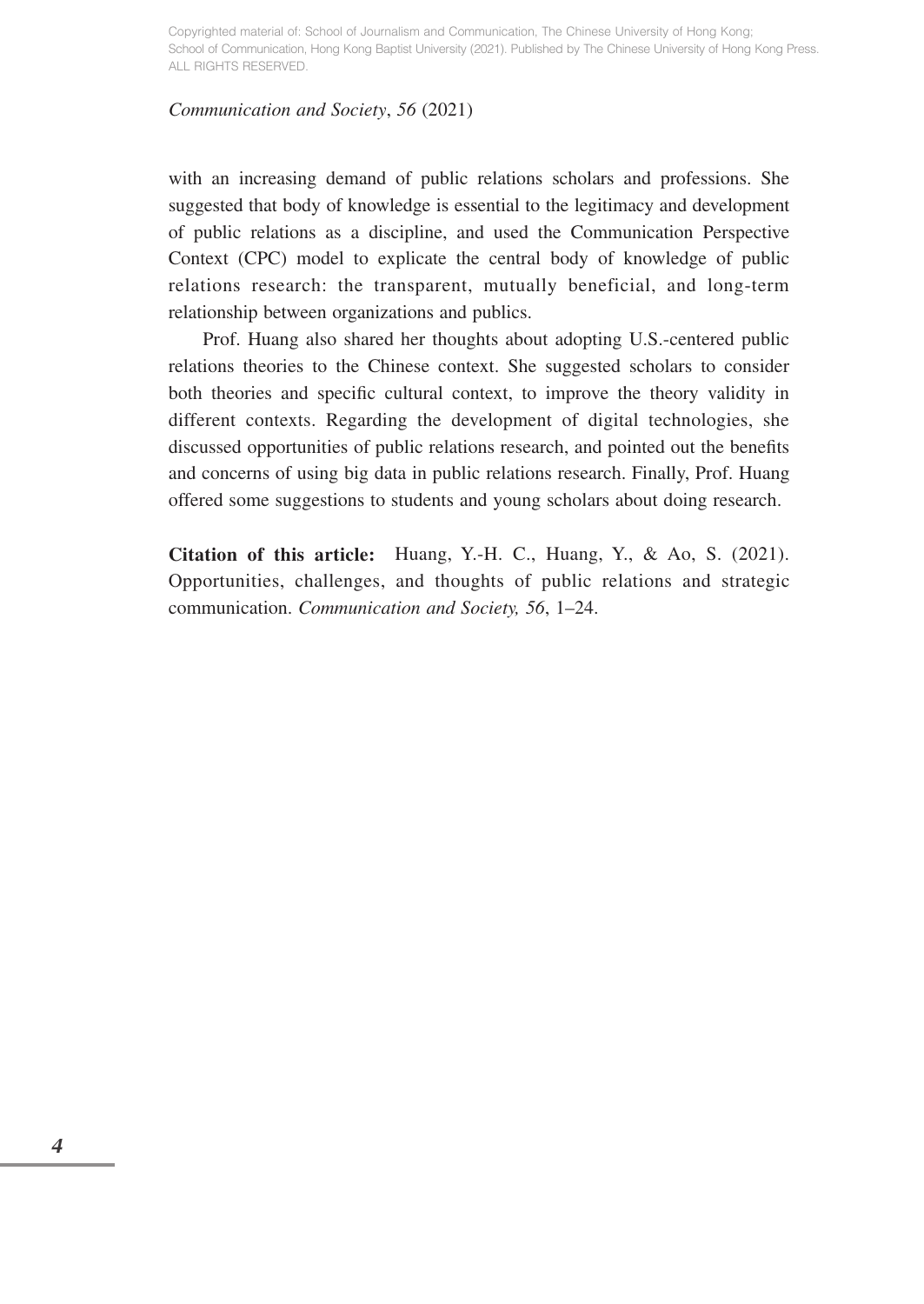公共關係/策略傳播範式轉變和語境本土化

## **黄懿慧教授簡介**

黃懿慧教授現任香港城市大學傳播及媒體講座教授。黃教授畢業 於美國馬里蘭大學大眾傳播學院,研究領域為傳播與溝通管理、形象 與聲譽管理、新媒體信息傳播、公共關係管理、危機管理、衝突與談 判,以及跨文化關係研究等。黃教授研究聚焦於建構華人傳播模式與 理論,並探討該領域所面臨的挑戰。黃教授曾任美國哈佛大學法學院 談判課程傅爾布萊特訪問教授、加州大學伯克利分校和平與衝突研究 中心、紐約州立大學布法羅分校、澳大利亞昆士蘭大學商學院與廣告 行銷與公關學院、以及新加坡管理學院等學校之訪問教授。

黃懿慧教授的研究共獲得35個國際與地區性獎項,包括:由美國 國家傳播協會(NCA, National Communication Association)頒發的公共 關係學最佳期刊論文獎;由台灣國科會頒發的傑出研究獎;由台灣政 治大學頒發的研究講座教授獎;由國際傳播協會(ICA, International Communication Association)頒 發 的 公 共 關 係 組(Public Relations Division)最佳會議論文獎和最佳教員論文獎,以及由香港中文大學頒 發的校長模範教學獎和社會科學院模範教學獎等。

黃懿慧教授多次應邀參加國際會議,擔任大會主旨發言與演講。 過去的十年裡,先後在美國、奧地利、澳大利亞、韓國、中國大陸、 香港、台灣等地獲邀發表了19篇國際主題演講。此外,在學術和專業 會議及研討會上受邀發表逾100場演講。黃教授目前擔任*Journal of Public Relations Research*以及《傳播與社會學刊》的副主編、*Journal of International Crisis and Risk Communication Research*的創始編輯委員 會成員,以及《傳播研究與實踐》的編輯顧問。此外,黃教授還擔 任傳播和公共關係領域主要國際SSCI學術期刊編委,如*Journal of Communication*、*Communication Theory*、*Public Relations Review*、 *Asian Journal of Communication*等。

YH:黄懿慧 HA:黃煜、敖頌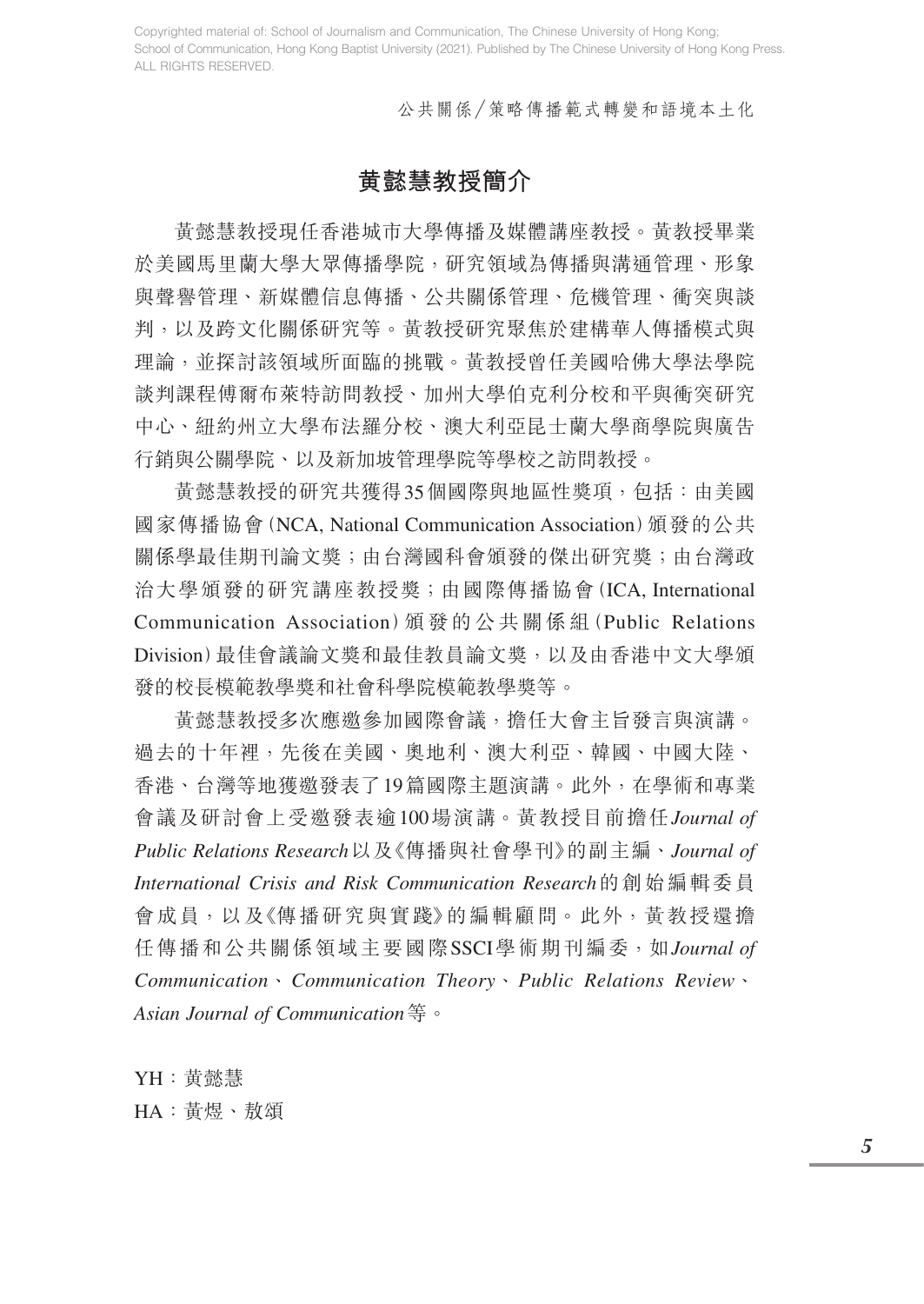《傳播與社會學刊》,(總)第56期(2021)

- **HA:黃老師您好,感謝您接受我們的訪問。許多人對公共關係有不同 的看法和定義,首先,您可否介紹一下公共關係的定義、起源、 發展和現況?**
- YH:這個領域目前比較常用的說法是公共關係與策略傳播,為方便起 見,整個訪談我會以公共關係來指稱。

 對於公共關係的認知和界定,各方的歧異的確相當大,美國 學者 Harlow (1976) 曾訪問83位公共關係學、業界人士, 並整理 出472種定義。簡單來說,公共關係是一門研究「組織與其相關 利益關係人間傳播、溝通與關係管理的學科」。公共關係發展的 歷程則可以從其歷經不同的典範(範式)轉變來看。早期大家認為 公共關係主要是作媒體曝光,逐漸轉成重視形象與聲譽行塑,然 後再轉為從利益關係人角度出發的認知管理,最後再發展成現在 普遍重視的關係管理和信任管理。簡單來說,範式轉移的歷程為 「知名度管理→媒體報導管理→認知管理→聲譽管理→關係管 理→信任管理」。

- **HA: 在過去的四十餘年間,公共關係已經在學術與實務兩個方面成為 了傳播學領域中不可或缺的一個專門分支。那麼首先想請教您, 公共關係理論在當代傳播學領域中扮演了怎樣的角色?**
- YH:回答這個問題之前,請容我先説明一下公共關係學的跨學科特性 與淵源。上世紀80、90年代之前,公共關係學與「管理/公共行 政 | 兩個學科的關聯性較高, 主要原因與溝通的對象 —— 利益關 係人的特質有關。內部員工是管理學聚焦的對象,外部公眾則是 公共行政與治理的重點。1990年後,公共關係與傳播學的關聯日 益緊密。可從四個面向來看。

 第一,早期公共關係被國際傳播學會界定為「興趣團體」(interest group)。1998年美國兩個國際級傳播學會(ICA及AEJMC 〔The Association for Education in Journalism and Mass Communication〕〕則 已認可公共關係為傳播領域中的獨立學科(division)。目前,美國 大學中公共關係學科大約有八成以上隸屬於傳播學門或新聞學院。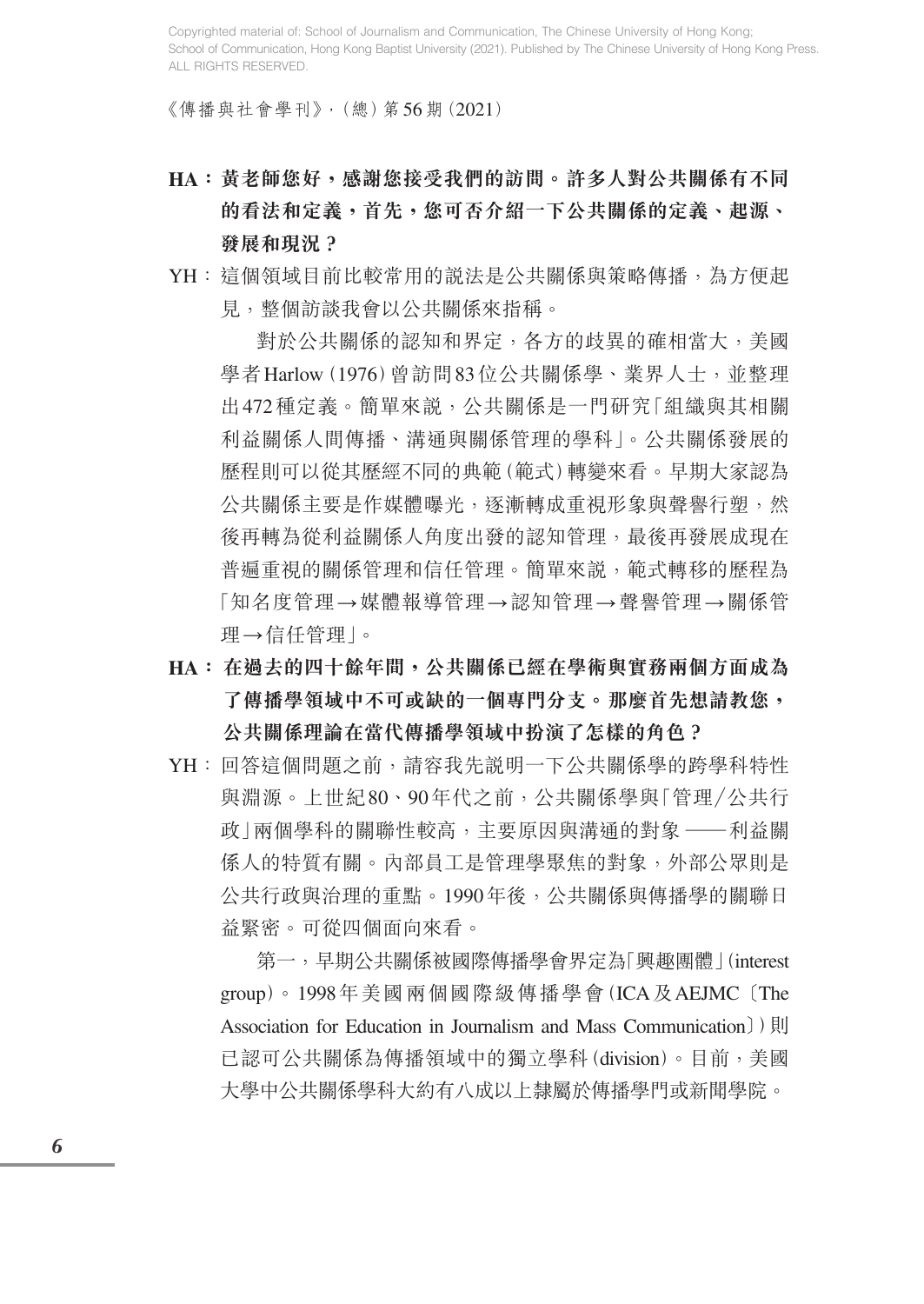#### 公共關係/策略傳播範式轉變和語境本土化

 第二,公共關係學科與傳播學的關聯性也可以從其發展的 階段歷史一窺究竟。1975年前公共關係處於非學科/跨學科階 段,1975到1990年間則為轉型期/學科前階段,1990至1999進 入年輕獨立學科階段,2000後則發展至成熟學科階段(黃懿慧, 2017)。

 第三,就內容的連結來看,公共關係與傳播的關聯性主要包 含以下元素(Hutton, 1999):說服、倡議、公共資訊、導因關聯 (cause-related)之重視大眾利益的說服形式、形象與名譽管理, 以及關係管理(p. 205)。傳播領域所研究的媒介效果、說服效 果、認知-態度-行為的關聯性,都是公共關係研究及教學的 重點。

 然而,需要強調的是,如果說媒介研究(media studies)著重 於探討媒體或媒介的本質,以及媒體使用者的傳播與訊息擴散行 為,相對而言,公共關係研究則聚焦於從組織、企業或傳播者的 角度,來探討傳播與溝通的效益問題。

 第四,公共關係與傳播學系的關係,還可以從其與傳播理論 的關聯性來討論。從傳播學經典理論出發,公共關係研究有三個 研究視角:管理、語藝或修辭、和批判(黃懿慧,1999)。這三個 研究視角各有不同的理論預設和世界觀,其對公共關係的定義、 社會角色、所欲解決的問題本質(如對衝突解決的看法)、大眾傳 播效果、對閱聽眾或公眾的認定,乃至於所援引的傳播理論,也 都有不同的視角和研究重點。

另外必須強調的是,自2000年之後,公共關係研究又產生了 一次重大的範式轉變,那就是從「傳播」的視角,轉向「關係」的 視角,可以用圖一來展示。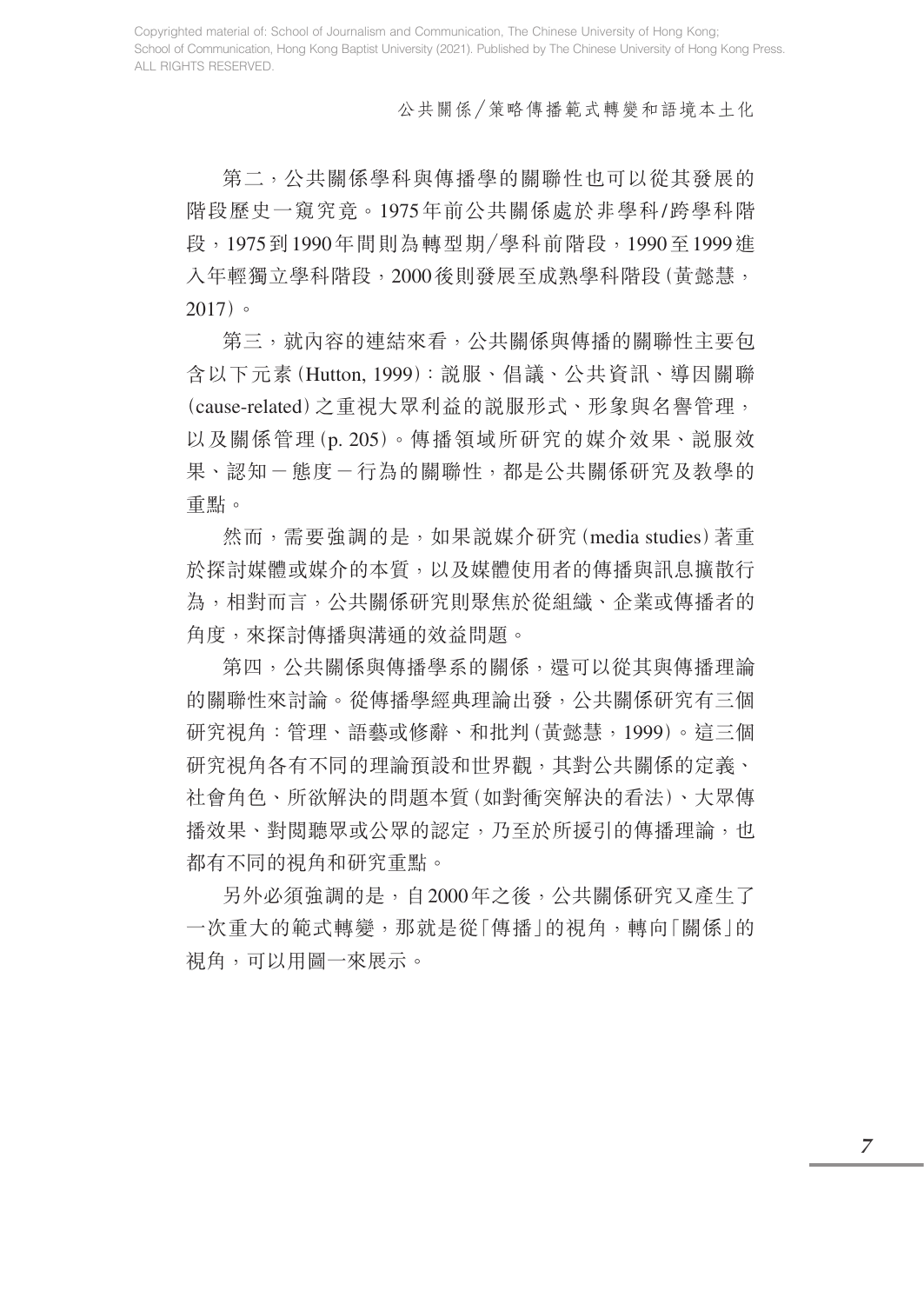《傳播與社會學刊》,(總)第56期(2021)





- **HA:您可否深入說明一下這個「關係」轉向的範式?**
- YH:是這樣的,2000年前公共關係的理論與研究,主要歸屬於傳播學 的羽翼,但2000年之後,則開始轉向研究「關係」。這個範式改 變可能與三個現象有關。

第一,公共關係的經典研究 ——「卓越研究」(excellence study) 以及其他諸多研究都發現,公共關係的主要價值在於「建立組織與 公眾間『長期與互利』的關係」(Dozier, Grunig, & Grunig, 2013)。 然而,公共關係學者發現,傳統的傳播理論主要聚焦於探討媒介 本身;當涉及閱聽眾時,則著重探討訊息處理,以及態度與認知 形成/改變的說服效果。然而,這些理論框架似乎不足以真正反 映「關係」的本質。此外,公關效益評估指標長期以來局限於「宣 傳效果|, 宣傳效果也無法與「關係| 谁行本質的連結。再者, 2019年的一個針對六本公共關係與策略傳播期刊的最新研究也發 現(Ki, Pasadeos, & Ertm-Eray, 2019):關係管理、危機溝通、新 媒體以及對話,已經取代以前的研究主題,成為公共關係領域四 大研究主題。這個向「關係」轉向、向公眾或利益關係人轉向、向 對話及對等關係轉向的趨勢是相當明顯的。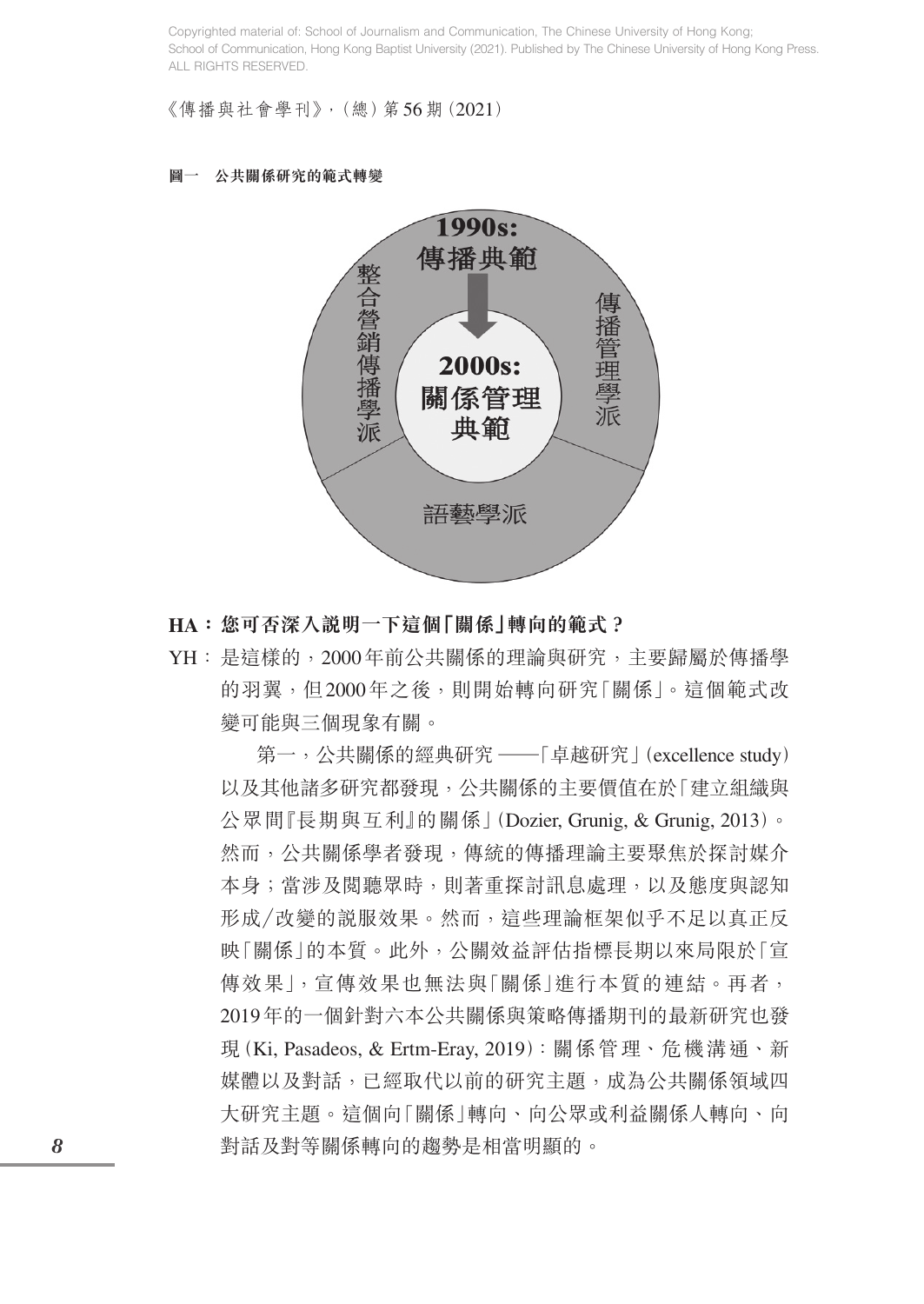公共關係/策略傳播範式轉變和語境本土化

第二,這個朝「關係轉向」(relational turn) 的轉變,其實也跟 2000年之後許多學科是並行發展的。譬如,關係轉向的社會學 (Powell & Dépelteau, 2013),關係轉向的人際傳播學 (Ramirez & Zhang, 2007),關係轉向的政治學(Selg, 2016)都有類似的趨勢。

 第三,新科技的發展、社交媒體的盛行,以及日益增多的衝 突與危機情境,也在促使學界以及實務界將研究重點轉向探討 「涉入與參與」(engagement)這個重要的概念。這裡所說的涉入與 參與,包括了組織和公眾雙方之溝通與關係形成的過程 ——在 認知、情感,以及行為上的互動、參與及投入(Huang, Ao, Lu, Ip, & Kao, 2017)。隨著涉入與參與之關係概念的比重增加,跨學科 的元素在公共關係研究中更加明顯。

- **HA:確實,公共關係研究已經不再局限於早期以組織為核心的傳 播視角,而包含了組織—公眾共創的對話視角或是組織在一個環 境(如:特定市場或社區)的網絡視角。因此,許多近期的公共 關係研究使用社會網絡(social network)的研究路徑或網絡研究 法(network analysis)來分析組織跟公眾之間的關係或傳播效果, 進一步發展公共關係理論體系。這趨勢也深化了公共關係的 「關係範式」對傳播學領域或跨學科研究的貢獻。關係範式已經 發展了超過三十年,作為組織—公眾關係(organization–public relationships)理論方面的專家,您認為關係研究視角對公共關係 理論體系和行業實務的主要貢獻為何?**
- YH:我在2001年的一篇論文中談到了從「傳播」轉向「關係」管理的範 式轉變(Huang, 2001),這個轉變的意義不僅在於理論構建上, 也另外為行業實務提供了發展方向的指引。我在這篇論文裡對 「組織—公眾關係」的測量進行了改進,後來也得到了來自全球 多個國家學者的廣泛引述和應用。

 「組織 — 公眾關係」的測量主要包括四個概念,即信任 (trust),滿意度(satisfaction),相互控制度(control mutuality), 和承諾(commitment)。在東亞文化的情境下,我另外提出了「面 子與人情 | (face and favor)作為第五個測量維度。現在,越來越 多學者和行業專家注意到,不僅僅是東亞,「面子與人情」在其他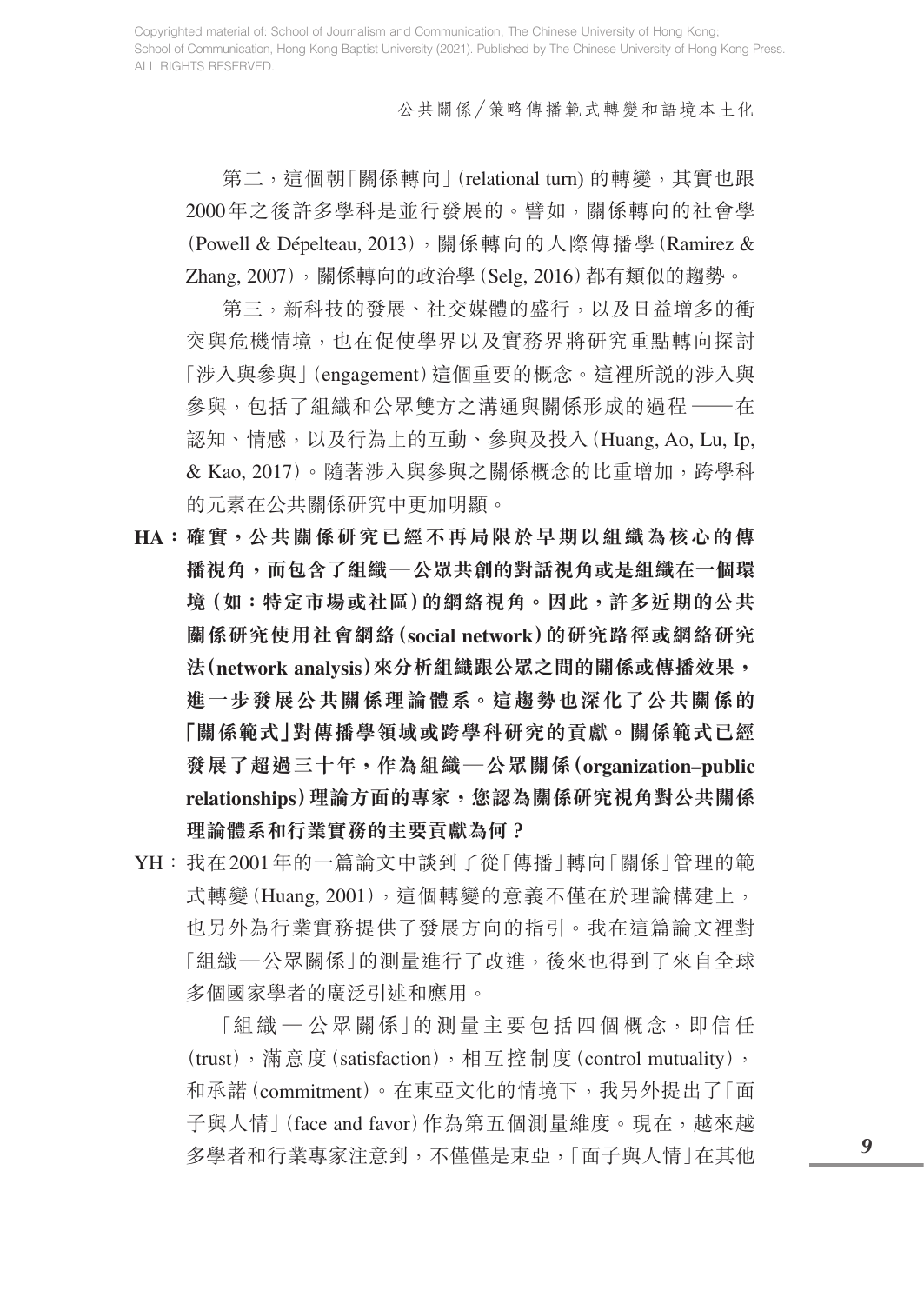《傳播與社會學刊》,(總)第56期(2021)

文化背景中也非常重要。此外,「相互控制度」也是一個值得關注 的測量維度,這一概念指的是:在一段關係裡,並不是組織掌握 絕對話語權,公眾也應該有權力發聲。相互控制度的概念在社交 媒體盛行的這樣一個公眾具有高話語權和影響力的時代,對學界 和行業都是很有啟發性的。另外,「信任」也是另一個關鍵要素。 近年在科技、工業與經濟迅速發展下,「高風險認知與低信任模 式」已內化成為人們的思考模式;一系列人為、生物,以及天然 的風險、危機與抗爭事件已成為系統性的存在。人們的風險與維 杈意識日益提高,使得組織難以再用傳統的宣傳、單向傳播或不 對等溝通的方式來進行溝通工作。信任建立乃至於信任重建已成 為各國政府、各類企業,非營利組織,乃至個人面臨的高度挑戰 (黃懿慧,2015)。

 此外,我在之前也提到,另一個在當下被廣泛關注的概念是 涉入與參與,這個概念與「組織—公眾關係」量表中的信任也是 息息相關。不僅在公共關係或傳播學領域,自然科學學者也已相 當關注。我在2018年曾被世界原子能基金會(IAEA, International Atomic Energy Agency)邀請作大會主題演講。作為該大會所邀 請的第一個非自然科學領域的學者,我的演講題目是「跨文化的 參與策略」。前段時間我請來了*Public Relations Review*的主編 Maureen Taylor作演講,她也提及被邀請到「世界衛生組織」(WHO, World Health Organization)作關於COVID-19中公眾參與的主題演 講。自然科學領域的專家渴望知道如何更有效地跟一般大眾溝 通,因為專家談的東西,外行人通常不認可或者聽不懂。他們想 要知道除了注意內容外,有何策略能夠幫到他們更好地和公眾對 話,增加公眾的參與。

**HA:由於早期公共關係研究主要基於管理學、傳播學、修辭學等其他 領域的理論,且學科實務性較強,外界對公共關係學科的正當性 曾有一定程度的質疑。雖然公共關係研究及理論已有明顯的發 展,但在理論的體系化及清晰化上仍受局限。且因源至於西方發 達國家,公共關係在全球各地的發展及慨念化的程度不一。您認**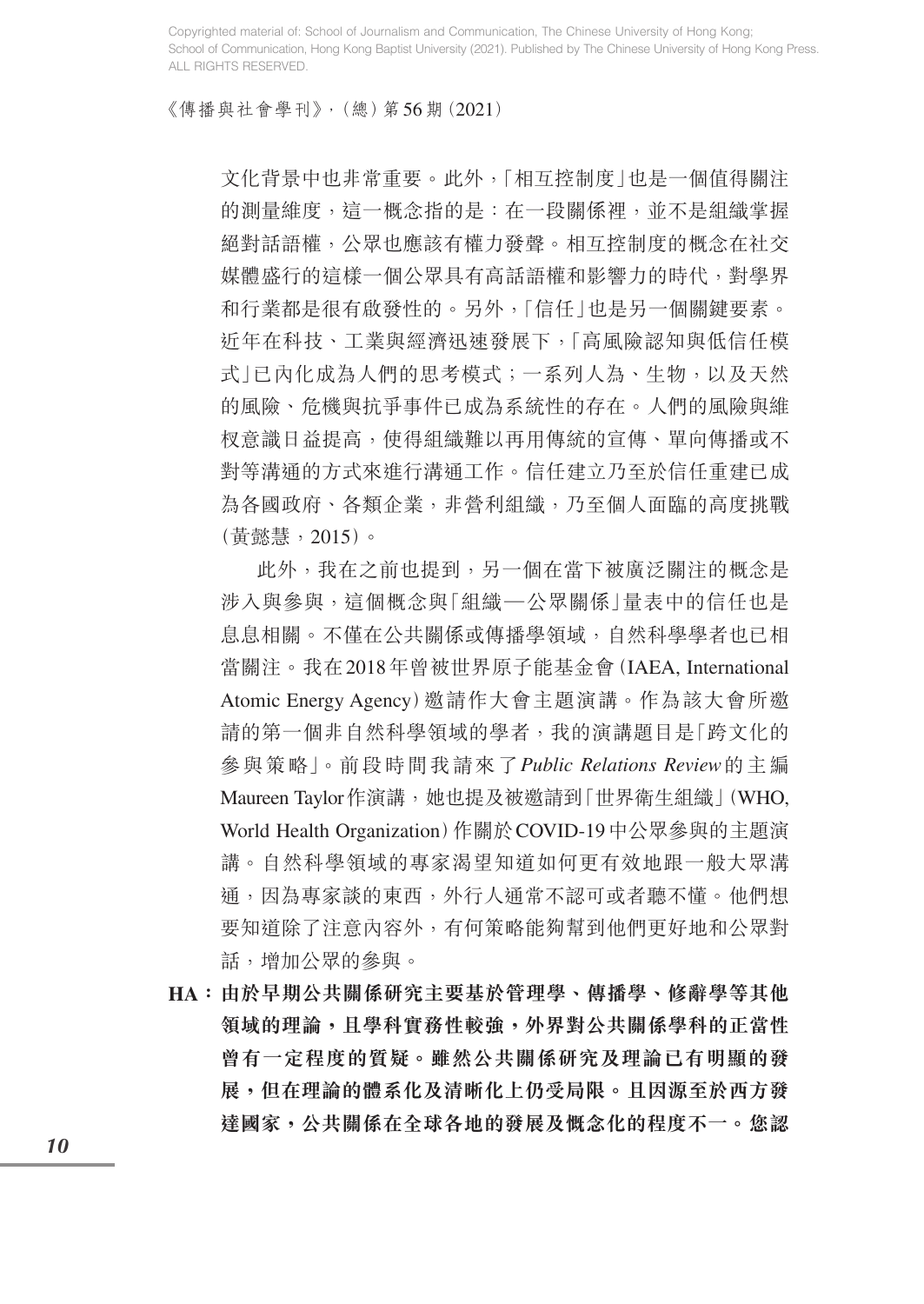公共關係/策略傳播範式轉變和語境本土化

## **為在公共關係的學科正當性是否依然是一個問題?除此之外,當 代公共關係學科或專業還面臨哪些重要的挑戰?**

YH:是的,公共關係的確長久以來就有妾身不明與學科正當性的問 題,而且中外皆然。廣泛地來講,應用型學科的學科正當性問題 在學術界中一直存在辯論。許多社會科學(social science),包括 社會學與傳播學皆歷經這個過程。比如,傳播學的學科正當性危 機的相關議題在1990年代已引起廣泛討論,探討的議題包括學科 認同、核心思想、理論基礎、研究方法,乃至學科命名等。

 美國和中國大陸公共關係學科的發展,基本上都經歷了為學 科正名的過程,但最終發展結果卻大不相同。

先來説説美國吧! 1923年,愛德華·伯納斯 (Edward Bernays) 於紐約大學開設美國第一堂命名為公共關係的課程,開啟了公共 關係學科化的道路。但是,這門課因同時來自於學界和業界的壓 力,開授兩年就無疾而終。學界不認為公共關係具有學術研究能 量,業界則如同以前質疑醫學、法律、新聞學科等課程一樣,認 為公共關係教育不重要,累積實務經驗才是要務。

 經過半個世紀之沉寂,美國公共關係教育在1970年代才再度 啟航,歷經了轉型期,目前已經發展成熟,成為獨立學科,也不 再有學科正當性的問題,可以從以下幾個指標進行判斷。第一, 在教學方面,目前全美開設公共關係專業的學校已達三百多所, 博士點、碩士點、和本科項目均有開設,獲得公共關係學士學位 的人每年大約在一萬人左右。第二,在研究方面,公共關係相關 領域目前已有六本獨立學刊。第三,在跨學科的論文引用上,以 前是公共關係學者引用其他領域之論文,譬如:傳播學其他子學 科、心理學、政治學或社會學,但到了1990年代後期,公共關係 研究已經開始引用自己領域的論文,其他領域引用公共關係論文 的比例也有很大的提升。第四,ICA、AEJMC、NCA、IAMCR 等大型國際學術會議中,公共關係都有了屬於自己的獨立分區, 學科正當性與學術正當性在過去這二、三十年間,有了很大進 步,已經不再是個問題。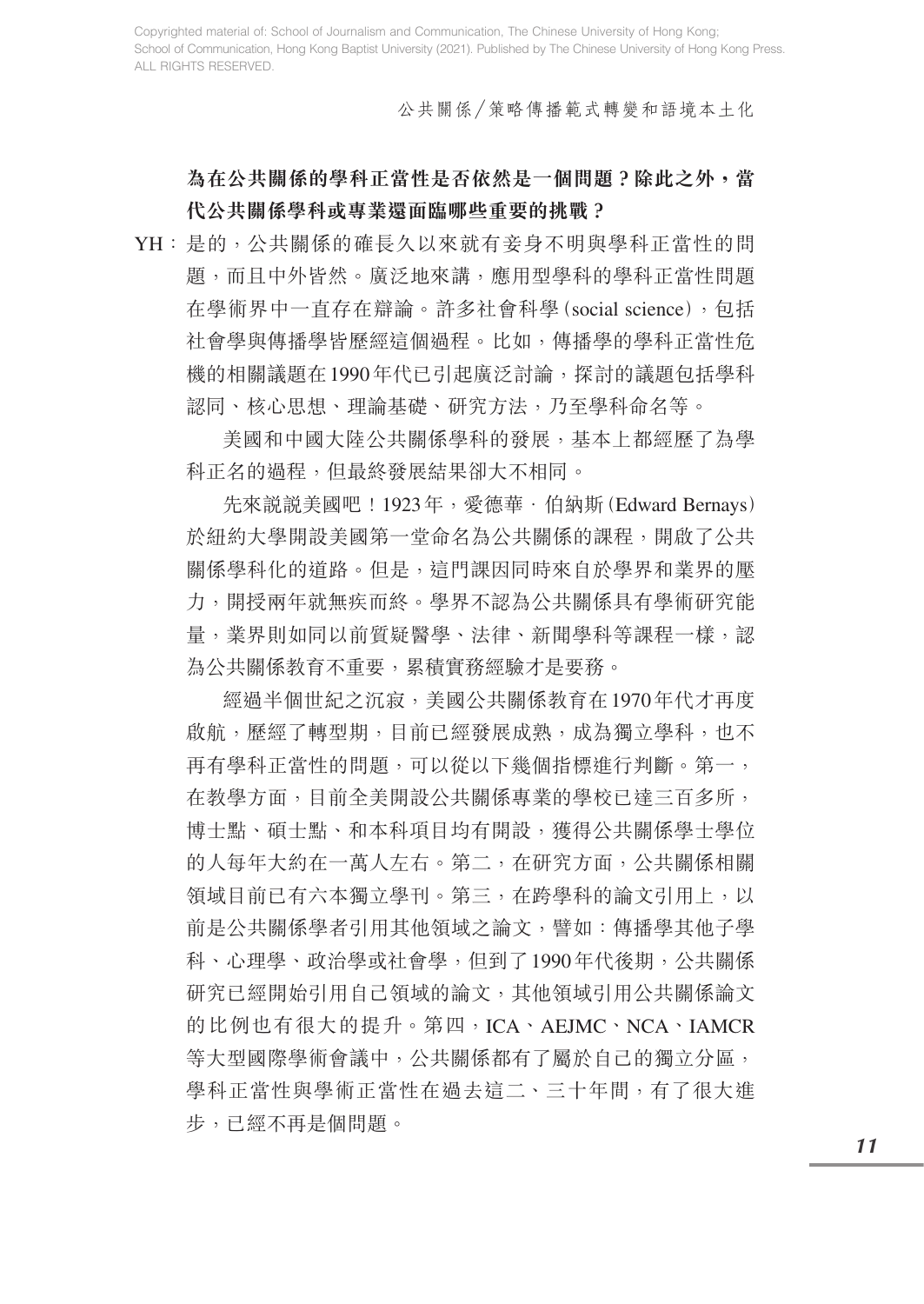《傳播與社會學刊》,(總)第56期(2021)

 接下來我們看看中國大陸的情況。1980年代,中國大陸開始 引進公共關係教育。1985年首個公共關係專科專業在深圳大學開 設,1994年中山大學成立第一個公共關係學本科專業,2014年華 中科技大學打造第一個公共關係學博士點,截至2013年,中國設 置公共關係學本科學位的高校僅計18所。2011年,教育部將公 共關係併入行政管理領域,引發了公共關係學本科專業的去留危 機。公共關係學科的正當性挑戰,來自三個部分。首先是公關的 西方舶來品身份與反西化浪潮帶來的「身份正當性 | 挑戰, 其次是 缺乏有效的評價體系用以評估公關的價值催生的「效用正當性」挑 戰,最後是公關從業人員在人情和倫理色彩濃厚的中國文化情境 中如何應對倫理困境的「道德正當性」挑戰(Hu, Huang, & Zhang, 2015)。不僅在學界,公共關係在實務界的正名問題,情況也是 相當嚴峻。如同學界一樣,業界專家也不太願意用「公關」二字, 而是採用戰略傳播、策略傳播、整合傳播等相對「委婉」的說法。

 整體說來,公共關係學科和行業對人才的需求殷切,在中 國、美國,乃至於全世界都是一樣的。舉例來說,香港中文大學 企業傳播碩士課程、香港城市大學整合營銷傳播碩士課程,以及 香港浸會大學媒體管理碩士課程,每年都有超過一千名以上之申 請者,反映市場的高度需求性。另外,我過去10年間有七個博 士生畢業,他們都在國內、外找到相當好的工作崗位。其中兩位 任教於上海交通大學、一位任教於浙江大學、一位在上海大學、 一位在香港恆生大學、一位在美國舊金山大學、另外一位則即將 任職於南京大學。但是,公共關係的正名問題仍然存在,這個現 象很值得我們注意和觀察。

 不論如何,我想強調的是,一個應用學科的學術力,是決定 該學科是否得以成熟發展的重要內核。換言之,學科認同以及學 科中的核心知識體系、理論基礎和研究方法對學科正名至關重要。

- **HA:您剛剛提到公共關係的核心知識體系對學科發展十分重要,可否 據您的研究為例做些說明?**
- YH:我近二十年來做了一些理論建模與創新量表的建構,包括:風 險溝通模式(黃懿慧、王嘯、方慧妍、吳秋荻,2019)、危機形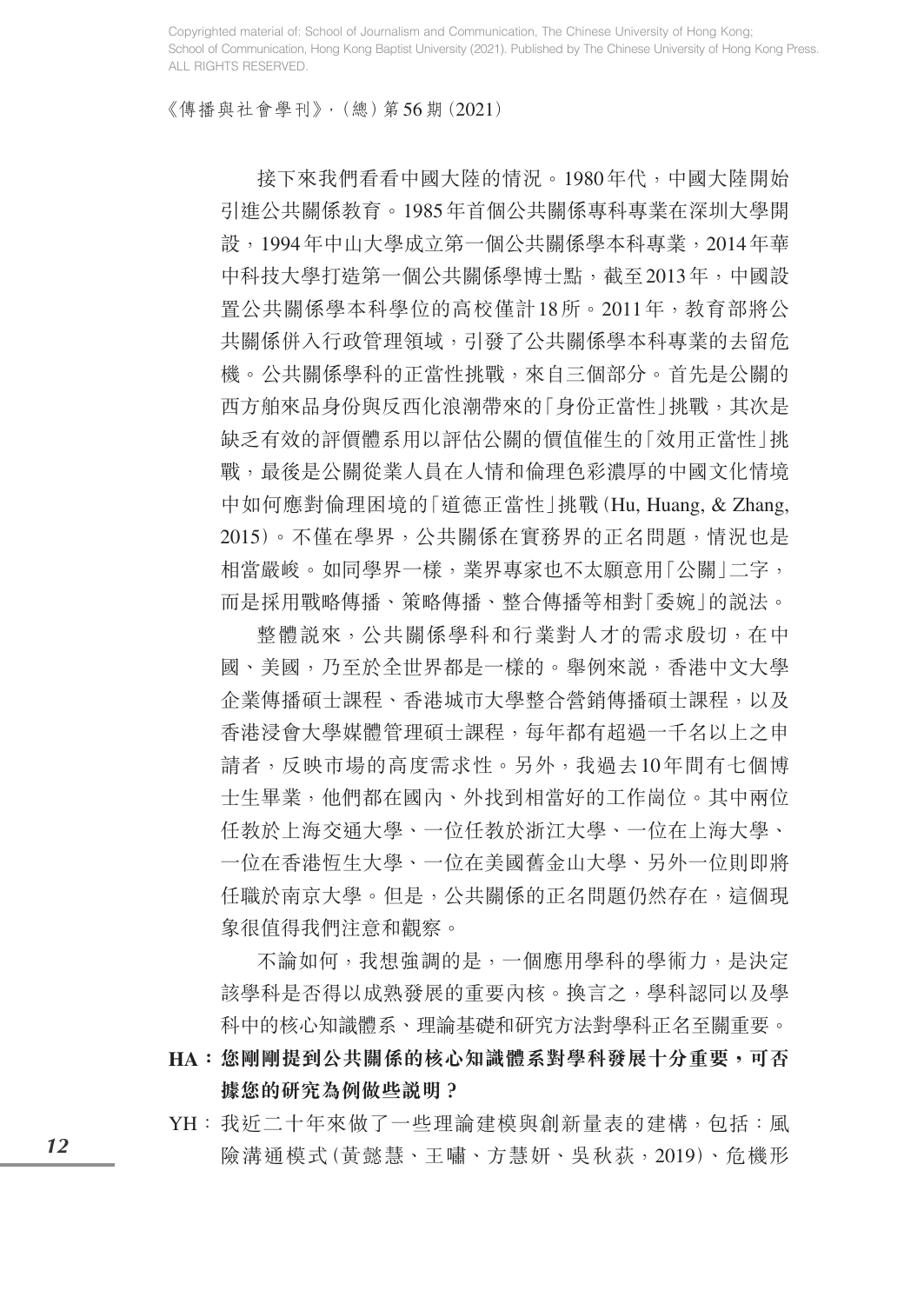公共關係/策略傳播範式轉變和語境本土化

象修復策略(Huang, Lin, & Su, 2005)、策略傳播CPC模型 (Communication, Perspective, Context Model)、公共關係價值整合 模型(Huang, 2012)、策略傳播模式與指數量表(Huang, 2004)、 策略傳播範式轉移模式(黃懿慧, 2012)、核心價值與信任建模(黃 懿慧, 2015)、個人影響模式(Huang, 2000)、跨文化整合衝突解 決與危機溝通模式(Huang & Bedford, 2009)、以及關係取向概念 與量表(Bedford, Huang, & Ito, 2021; Huang, Bedford, & Zhang, 2018)等。

 我想以策略傳播CPC模型,針對你所提到的公共關係核心理 論體系的問題來作一點說明。



**圖二 策略傳播CPC模型**

 如剛剛所說的, 公共關係是「組織與其相關公眾間溝通 與關係管理」的一門學科。CPC模型即涵蓋這個主要定義的 三個重點面向。第一個面向是C(communication):公共關係或策 略傳播必須同時具備「大眾傳播」(mass communication)與「人際 傳播」(interpersonal communication) 的核心知識。第二面向是 P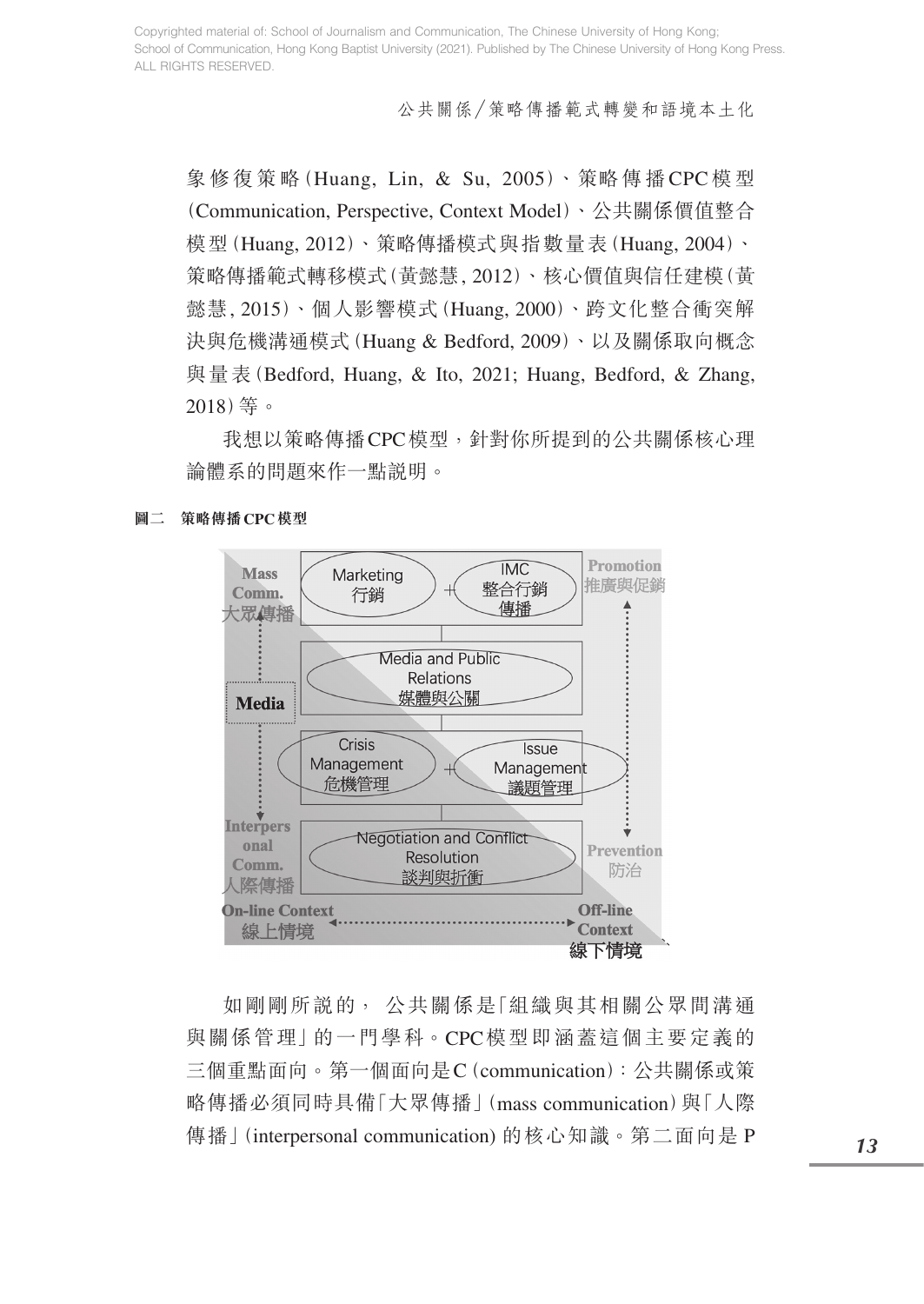《傳播與社會學刊》,(總)第56期(2021)

(perspective):必須同時兼顧組織與公眾視角,缺一不可。一般 而言,組織常著重於進行產品、服務、概念、甚或立場的推廣 (promotion);但同時, 組織必須考量利益相關方的利益和需求, 從而進行議題管理、危機管理和衝突管控及防治(prevention)。 第三個面向是另一個C(context):廣義而言是語境或社會情境, 狹義而言則指線上(online)跟線下(offline)的情境。

 公共關係的理論、研究與實踐的重點,是在多面向的決策困 境中(dilemma)取得平衡:組織或公眾視角?推廣或防治?大眾 傳播或人際溝通?應重視盈收獲利(revenue generation)?或應著 重降低衝突、危機、名譽損傷、信任危機甚或訴訟所帶來的成本 支出(cost reduction)?

 一直以來,公共關係都被認為是一個重視組織視角、促銷與 盈利的行業或專業。但是,過去十幾年來,我持續在倡導「尊重 公眾」的視角,以及重視降低衝突、危機、風險及信任等各類「成 本控損」的概念。這個倡議,也逐漸在相關領域的研究議程中得 到印證。議題管理、危機管理、折衝與談判,都是公共關係重要 的核心概念與知識。剛剛所提到的雙向溝通、互動、對話、即 時、跨界、資料分析、共創、對話、涉入與參與、聲譽、和諧關 係、信任管理等概念,也成為相關研究的核心主題。

 總體而言,如何在多面向的決策困境取得「組織—公眾關係」 之平衡,是公共關係研究的核心議題。具體來説,如何在組織和 公眾的利益間取得透明的、雙贏的、長期互利關係的平衡狀態, 是公共關係理論與研究的核心知識體系。我個人也相信, 這樣的 核心知識體系,也是促使這個領域得以永續及成熟發展的重要驅 動力。

**HA: CPC 模型確實為公共關係的概念化提供了一條好的路徑。在現 今公眾授權(empowered stakeholders),每個人都可以成為一個 自媒體影響他人的時代,組織處在高風險的環境中;組織確實更 需要使用公共關係來管理議題、處理危機,降低非必要 (不當運 作) 的支出。CPC 模型中的防治層面代表公共關係的管理維度, 也體現了公共關係對「組織可持續化」的具體價值。**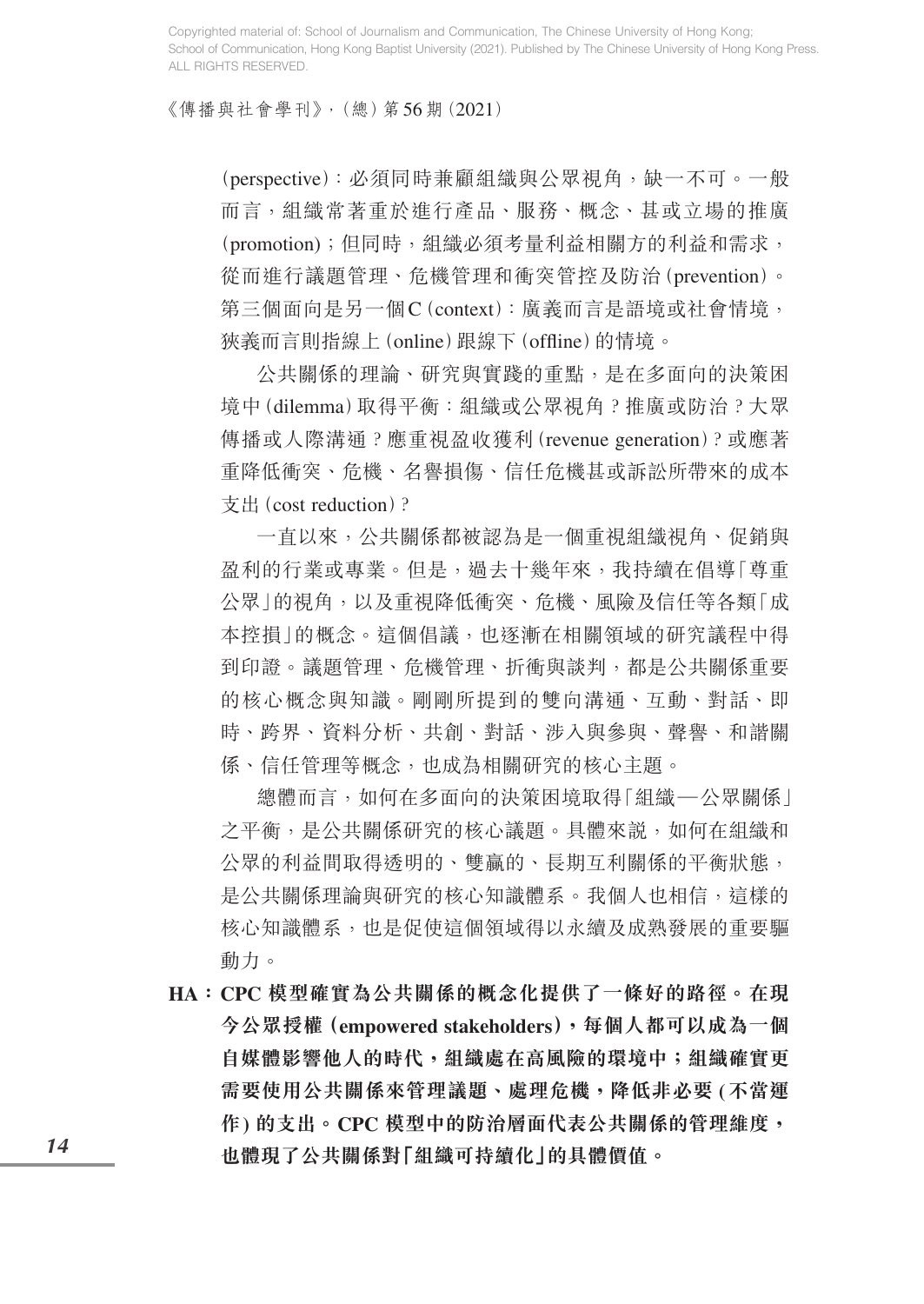公共關係/策略傳播範式轉變和語境本土化

 **公共關係理論大多都是基於美國的組織與公眾情境,公共關 係在理論的建構上常遭受「過於以美國為中心」的批評。因此,公 共關係理論的發展也致力於全球化和本土化,或是全球在地化 (glocalization)。文化的異同往往是考慮理論本土化的主要方向。 我們知道您致力於研究公共關係理論在中華情境下的本土化,您 認為在理論本土化方面,公共關係學界主要應該思考哪些方面?**

YH:有關研究之本土化與全球化的問題,是我過去這幾十年學術研究 的一個中心思考問題。「華人傳播」指的是在華人文化語境中,對 傳播分享行為及其文化意義所進行的研究。華人傳播研究中主要 探討以下問題:研究方向為何?研究應強調歸納普適性理論,抑 或將重心置於解決本土化問題?相較於西方主流研究取向,華人 傳播研究在世界觀、理論預設與研究方法上特殊性為何?理論建 構過程應關注哪些前提條件?我在2010年發表了一篇有關華人 傳播研究的論文(黄懿慧,2010),總結了四種華人社會的傳播 研究取向。包括: (1) 理論中心 ——通則化理論建構之傳播研 究;(2)文化中心 ——華人本土化傳播研究;(3)文化比較取 <sup>向</sup> —「中、西」(廣義而言)比較之傳播研究;(<sup>4</sup>)文化間傳播 (intercultural communication)—文化融合、雜混、交融研究。

 我對四種研究取向作出解釋及批判性思考,並通過比較總結 出不同取向的共性,提出華人傳播研究發展與理論建構在世 界觀、理論預設、理論前提以及研究方法上所應關照的問題(黄 懿慧,2010):(1)從文化導向上探討東西方社會世界觀的異同, 以及其對華人傳播研究取向的影響;(2)檢視華人傳播本質意 涵,進而與西方主流理論對話;(3)提升情境敏感度,審視東西 方不同文化背景下,理論概念、個別變項以及研究方法本質 上之異同。「中程理論」(middle range theory)的理念(祝建華, <sup>2001</sup>;Starosta, 2006)或許是個值得參考的方向 —理論建構的 範圍始於特定時間與地點,一方面強調在地化實際操作經驗與成 效,另一方面則嘗試普滴性理論總結。換言之,在處理在地化問 題的同時,將世界觀、理論預設與前提、以及研究方法等問題納 入考量, 進而朝「滴度推論」(在前提與預設之情境基礎上)之「理 論概化」方向努力。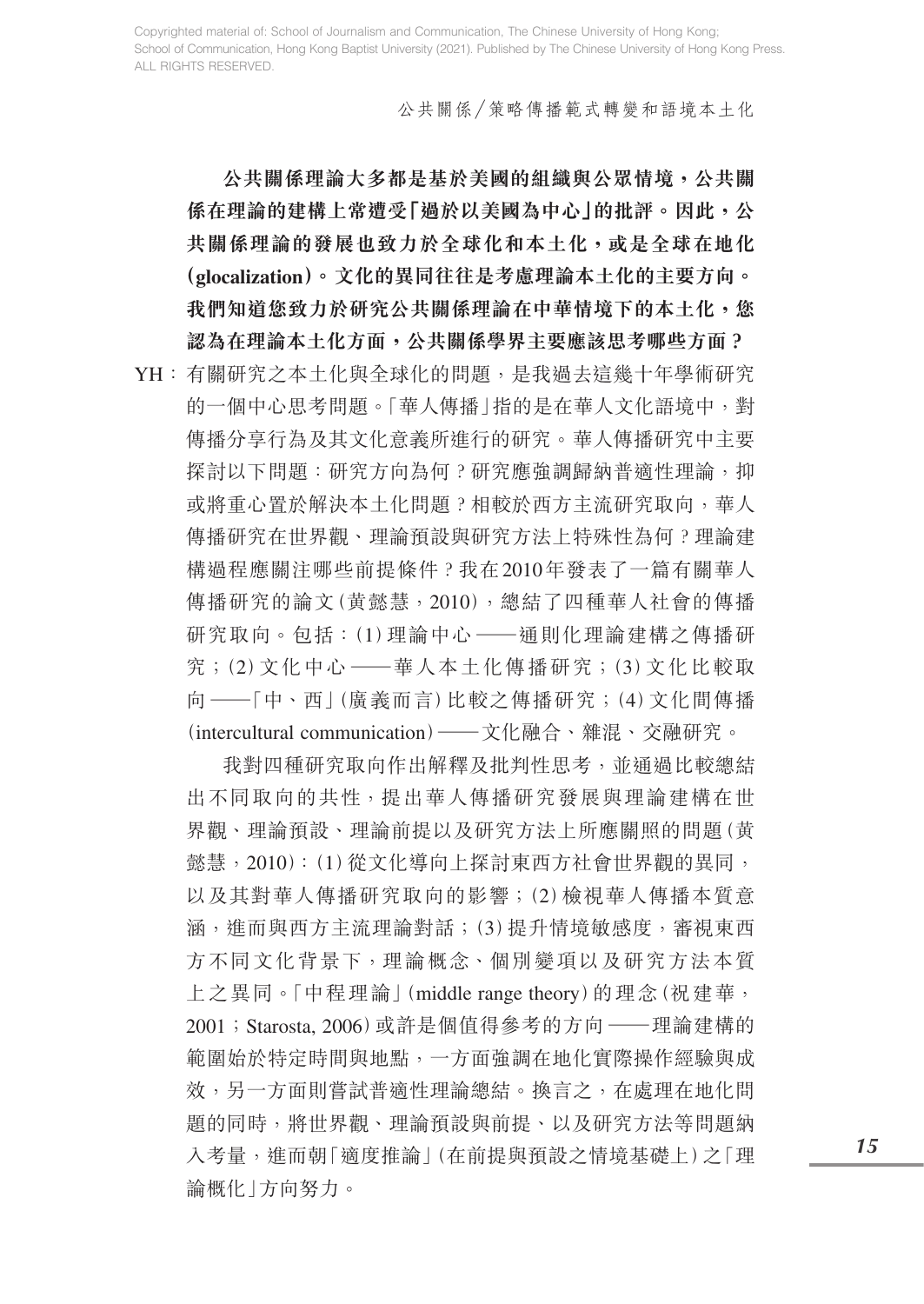《傳播與社會學刊》,(總)第56期(2021)

 再來談談公共關係研究的本土化問題。西方有關公共關係之 研究主題雖然廣泛––涵蓋概念、測量與管理等面向––但是 大多數局限於單文化之討論。換句話說,相關研究主要以西方個 體主義之社會文化為理論預設基礎,具跨文化關懷的理論鳳毛麟 角。因此,若希望真實反映中華情境下的公共關係面貌,必須深 切探討理論應用之「文化普同」與「文化特殊」兩個面向,「文化普 同」意指理論具有跨文化之適用性與解釋力,「文化特殊」觀點則 認為應考量個別社會文化的在地特質。針對上述的問題,我主要 採用兩種研究策略:(1)針對研究問題,參閱西方相關理論著 述,閱讀時探討這些理論的前提與假設,尤其側重分析理論之應 用是否具跨文化預設之差異;(2)以「理論放空」的心態觀察台灣 在地之公共關係、溝通與傳播現象;其後,在實證研究過程中則 抱持對資料敏感、讓資料說話的態度。

 因為大部分現有的公共關係理論還是源自西方,目前的一個 現象是,在華人的語境下,欠缺足夠的本土理論將學術概念與實 踐聯繫起來。然而,實務「理論化」是學者的當務之急。我們可 以問自己這些問題: 在西方語境下行之有效的公共關係策略,為 什麼放在華人的語境下會失效?原因何在?比如,在2011年的 「郭美美事件」中,紅十字會明明按照經典危機傳播理論中的策 略進行了回應,為什麼公眾並不接受?研究發現,雖然中國大陸 對政府機構信任度相當高,但對於其他機構,比如NGO(nongovernmental organizations)的信任度卻是低的,這種與西方理論 預設不符的情況,就解釋了經典危機溝通理論在中國大陸語境下 失效的原因。

 因此,在對經典理論進行本土化時,我們應該分成兩個層面 來討論:一個是理論本身,另一個是社會因素。換言之,如果你 的研究發現西方的理論無法順利地在本土化的過程中得到複製, 不妨靜下心來進行深度探討,去發現「不順利」背後的原因。當把 社會因素納入考量後,回過頭來你即可去更新原有的理論,這也 正是我個人在研究中最感興趣的部分。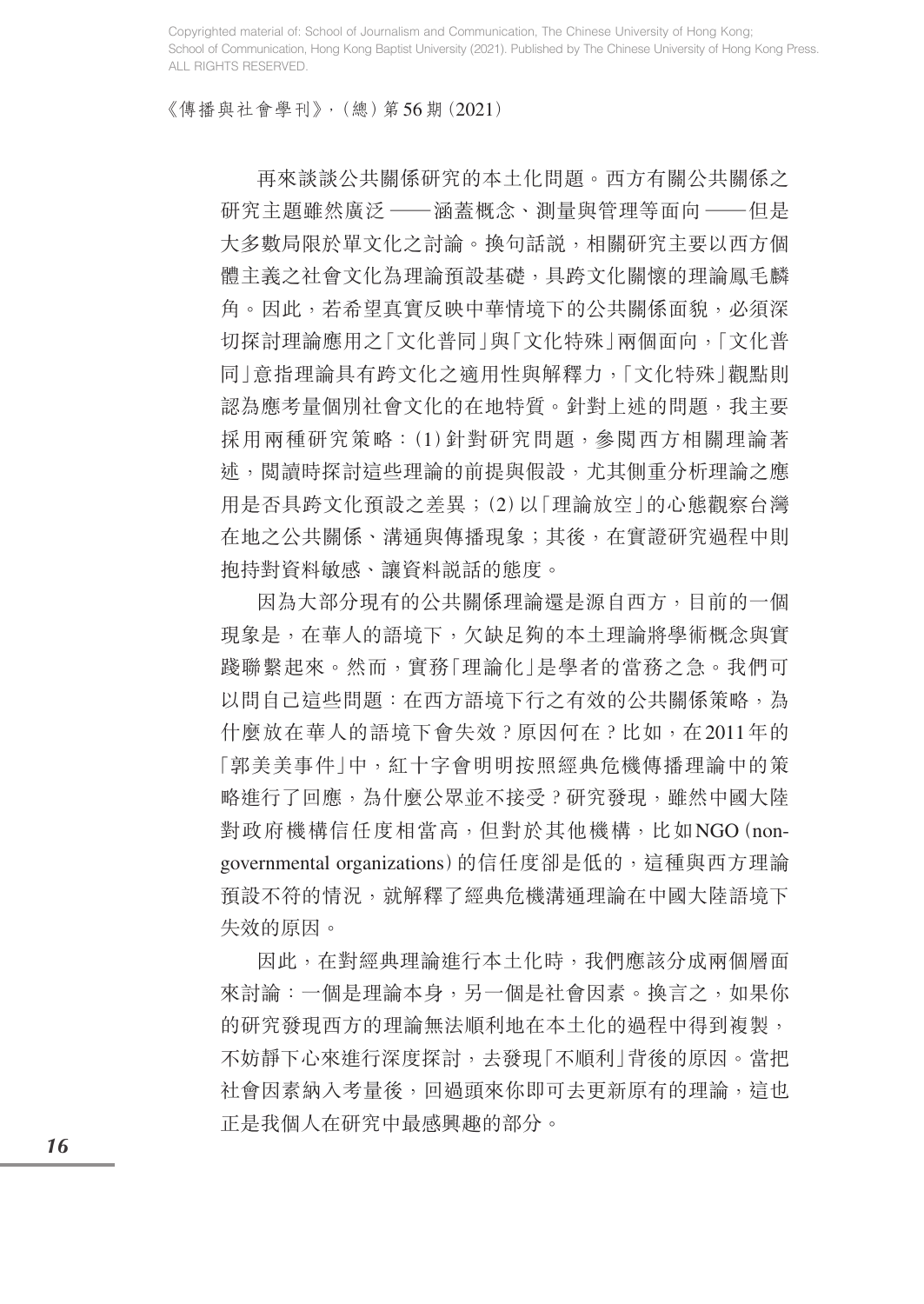#### 公共關係/策略傳播範式轉變和語境本土化

 此外,「關係」是研究華人社會的核心概念,但本土化關係研 究卻較少將此概念納入,相反地,更側重於以個人主義和個人行 為為源頭的西方公共關係理論。「關係」是一個跨文化現象及跨學 科的概念,我从2001年開始引入「關係取向」概念,探討當代華 人社會公共傳播中「組織與利益相關方」關係。我從社會心理學及 文化心理學角度出發,提出研究華人社會文化之「關係取向」理論 模型,並構建「關係取向二因子模式」——包括「關係中心取向」 及「關係理性取向」二因子(黃懿慧,2002; Huang et al., 2018)。 這一理論模型進一步對西方「集體主義」理論進行揚長避短之探 討,也挑戰了西方「集體主義」及「個人主義」二元對立模型概化 不同國家與文化的區分。再者,我個人也希望探討「關係取向」理 論的跨學科應用,尤其注重與公共傳播理論及組織網格理論等領 域的對話。

- **HA:近20年亦是公共關係理論快速發展的時期,公共關係研究的發表 不僅在數量上遽增且在發表於其他學科期刊的比例也有相當大的 提升。在實務方面,公共關係的行業規模及服務專業度及廣度也 是大幅度的增加。這些發展與外界環境的改變,如社交媒體的普 及、智能手機的廣泛應用、公眾的授權及主動參與等息息相關。 在新的時代裡,您認為公共關係領域有哪些發展機遇?**
- YH:我想可以從以下幾個面向來看。

 第一是融合(convergence)的概念,高新科技的發展促進了媒 體融合、內容融合、乃至於行業融合。嚴格說來,公共關係、廣 告、新聞的行業界線已經漸趨模糊。 此外,大量的新興行業,譬 如電商直播、自媒體博主、遊戲、動漫角色扮演(cosplay)、選秀 娛樂等更是帶來了大量與策略傳播相關的工作崗位與研究需求。 剛剛說過,公共關係或策略傳播具有高度跨學科與跨領域整合的 特質,所以我相信這一學科有一定的能量,迎接融合趨勢帶來的 挑戰與機遇。

 第二,高新科技尤其是社交媒體帶來了組織和公眾間關係的 轉變。首先,組織和公眾的概念已經從原來信源和接收者的身份 發生了變化,如今公眾不僅可以繞過作為把關人的傳統媒體直接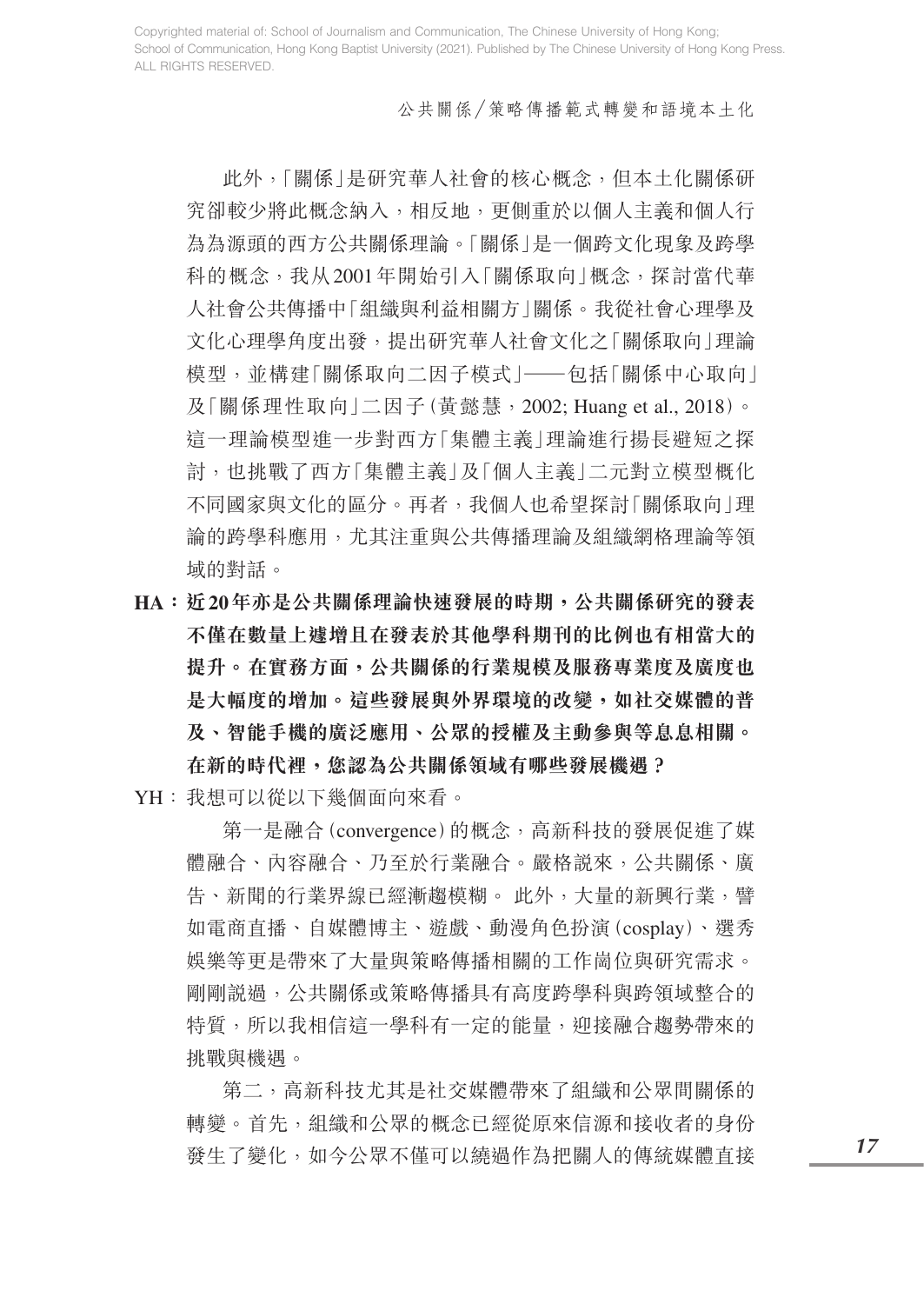《傳播與社會學刊》,(總)第56期(2021)

溝通組織,還可以對組織提供的內容進行篩選接收。在傳統的傳 播學研究中,媒介效果和受眾一直是分開的,但公共關係卻始終 致力於探索兩者間互動的過程,社交媒體的出現,為公共關係研 究提供了更多的可能性,發揮著催化劑作用。

 第三點是現實與理想的差距。 社交媒體的確讓組織與公眾間 的權力關係產生反轉變化,彌補公眾動員資源不足的情況,對於 重視組織與公眾關係的專業而言,潛能不容小覷。然而,我在一 個探討網路公共關係現況的研究發現(黄懿慧,2012),雖然新媒 體的確具有諸多傳統媒體無法比擬的優點,然而在世界範圍內, 企業應用新媒體的速度與品質仍有很大提升空間。此研究發現網 路公共關係在實際操作上,「硬體表現優於軟體、形式重於內 容、速度重於品質、組織導向重於公眾導向」(p. 181)。此外, 組織端對公共關係的控制程度相當高,採取雙向互動或對等溝通 形式的企業仍為數不多。這個現實與理想的差距為研究發展提供 了更廣闊的空間。

- **HA:是的,您的論點也解釋了為何對話式傳播、意義共創和社會網路 等路徑成為了近期公關研究的主流;它們接對焦於媒介效果及組 織和公眾間傳播的轉變。您談到了公共關係領域發展的機遇存在 於高新科技,尤其是互聯網的技術發展之中。而對基於互聯網的 公共關係研究來說,數位數據(digital trace data)是我們所經常 要處理的一種大數據。對於許多公共關係領域的學者和行業專家 來說,大數據目前還是一個新的概念及運用,您能具體談談它會 對學界與實務界帶來怎樣的改變嗎?**
- YH: 是的, 後數字化時代以及社交媒體的發展, 的確使傳播學和公共 關係的研究方向和主題呈現出更為多元化的發展態勢,數字化傳 播學研究逐漸成為學界關注的焦點。我的一個研究就發現,與 2008年之前的數字化公關研究相比,2008年後的研究:(1)社交 媒體已經成為了主要的研究課題;(2)數字公關研究正逐步理論 化;(3)研究方法呈現多元化的趨勢。簡單來說,研究結果表 明,近年來數字技術的發展,使研究範式(非理論範式)開始發生 轉變 (Huang, Wu, & Huang, 2017)。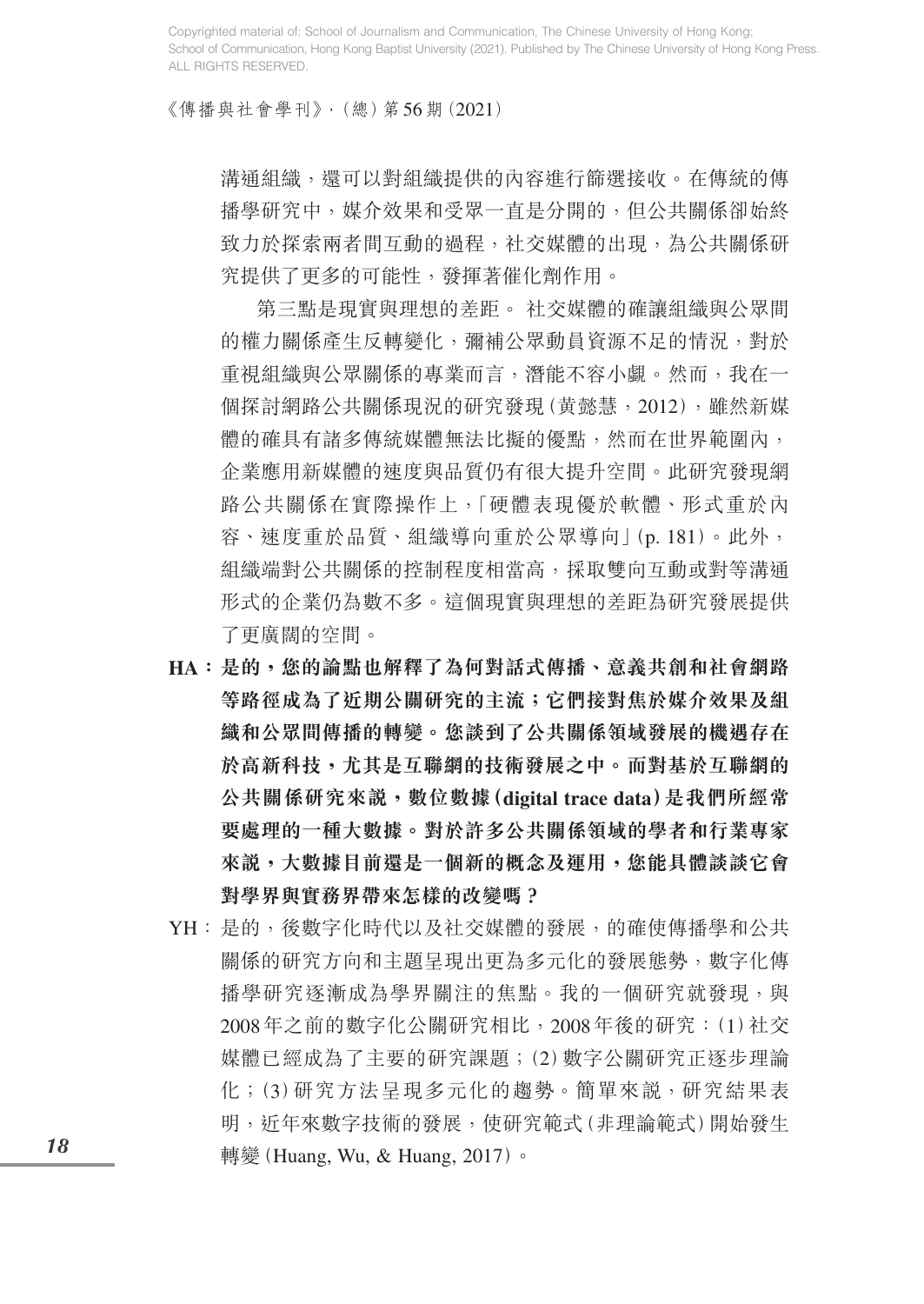公共關係/策略傳播範式轉變和語境本土化

讓我們來縮小範圍談談大數據,大數據的主要優勢就是它可 以提供大量行為方面的數據。然而,如何描述、解釋、甚至預測 這些行為數據,則是學界與實務界共同面對的難題。我認為,對 數據的解釋離不開理論框架的指導。而且,理論最好是先於數據。

我個人對大數據的量及質,抱持著敬畏的心態。但是同時, 我視大數據為一種「加法」,它與傳統的資料收集方法(如問卷、 內容分析、訪談、田野、實驗)可以進行驗證、補充、甚至或整 合之三角(triangulation)功能,但並非取代。

 研究者的基本訓練和能力,尤其是理論化、抽象化、研究設 計、建模與驗證、邏輯思維及辯證能力,是基礎也是王道。簡單 來說,對數據的描述、解釋與預測,離不開理論框架的指導。

 舉一個例子,我最近在研究傳播學這個領域,究竟是走向融 合還是走向發散。一開始我的團隊找到了世界QS排名前一百的 學校裡的傳播學項目,然後用電腦去運算,去觀察它們發展的趨 勢究竟是融合還是發散。如果沒有理論框架,找不到分析數據的 切入點,再多再好的數據也只是一團亂麻。反過來說,如果能以 理論假設為出發點,我們才能數據分析的結果進行系統性的描 述、解釋乃至於加入其他變項的預測。這個其實和傳統的假設檢 驗和推論統計很像,都是基於理論假設來分析數據,只是現在可 以透過更大量的行為基礎的數據,研究更多的問題。

- **HA:您在公共關係的理論建構方面做出過傑出的貢獻,很多您的學生 也已經成為了領域中堅。身為資深的學者及教育家,最後,可以 請您談談對於如何成為一個成功的學者,您會給學生們和新人學 者什麼建議呢?例如,如何決定研究主題?**
- YH:我就用愛情來作類比吧!

 **擇你所愛**:做研究是很辛苦的,需要投入大量的耐力、體力、 精神與時間。如果你的研究領域、研究問題、研究方法不是你真 正感興趣及具有熱情的,是很難持續下去的。我記得寫博士論文 的時候,我每天早上都會迫不及待地想起床開始寫作。甚至,午 夜夢醒之際突然想到一些假設,就會跳起身做統計檢驗,看我的 假設是否得到驗證,我知道那是我真心所愛及感興趣的事物。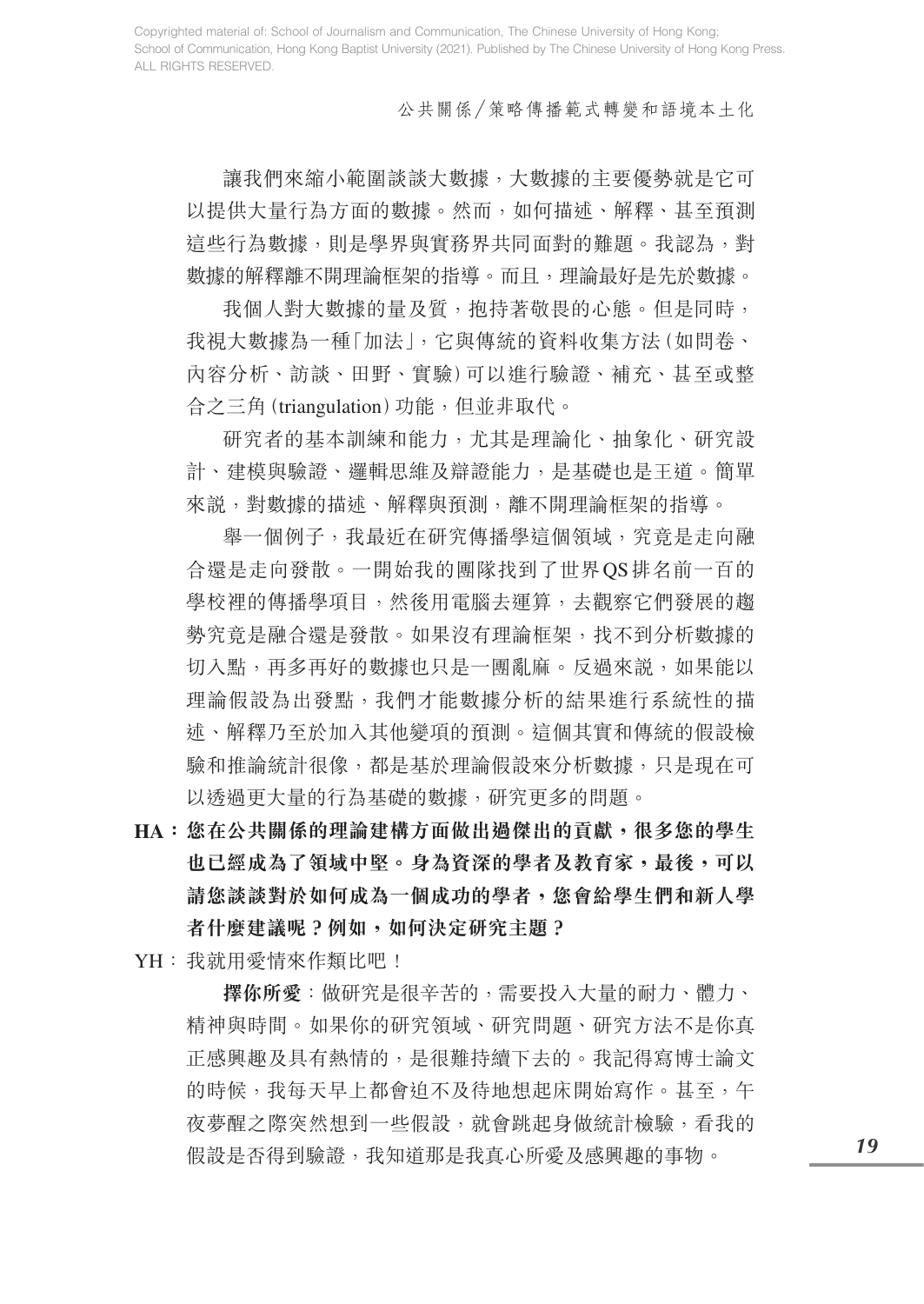《傳播與社會學刊》,(總)第56期(2021)

 至於如何選擇研究主題,我個人覺得有兩種途徑。第一是取 材自日常生活裡的觀察和經驗。譬如,我的博士論文寫的是台灣 立法院和行政院互動關係的研究。主要的靈感是來自常常被國際 媒體所報導的台灣立法院打架的新聞。我內心會提出這些疑問: 為什麼會這樣?溝通與關係出了什麼問題?如何衡量關係?公共 關係策略與關係建立以及衝突解決之間的關係為何?這些問題成 為我博士論文的主題。第二個途徑就是大量閱讀文獻,對學界前 沿趨勢保持高度敏感性。如果一篇論文的產生是一百分的話,我 個人認為文獻閱讀必須佔前面的百分之六十至七十的比重。因為 大量的文獻閱讀會培養你對該領域研究議程(research agenda)的 敏感度,也會增強你對該研究主題的信心。回應剛剛我博士論文 中關於台灣行政、立法兩院關係的研究, 透過大量文獻閱讀, 谁 一步強化了我對該主題的重要性、延展性、可研究性,以及應用 性的信心。

 **愛你所擇**:這個應該不言而喻。如同我剛剛講的,研究的歷 程相當艱辛,鍥而不捨,對真理與研究結果抱持求真求實求美的 堅持,是產出滿意成果的必要條件。

 **建立愛的能力**:前面提到的研究能力,除了大量的文獻閱讀 之外,研究設計的能力、各類研究方法、資料收集方法、以及分 析方法的訓練和能力,乃至於整合不同研究方法的能力、理論與 實證資料對話、反芻及理論化、抽象化、理論建模的能力,也都 是訓練扎根的必要條件。

 **在你愛的地方**:這是來自我自己的經驗及體認。我一直關注 與華人文化與當代華人社會相關社會相關的課題,並發展了適用 於華人文化語境的一系列傳播學理論。扎根於自己生長的地方, 用心去感受這片土地獨特的文化,當愛得深沉,她也自然會回饋 於你。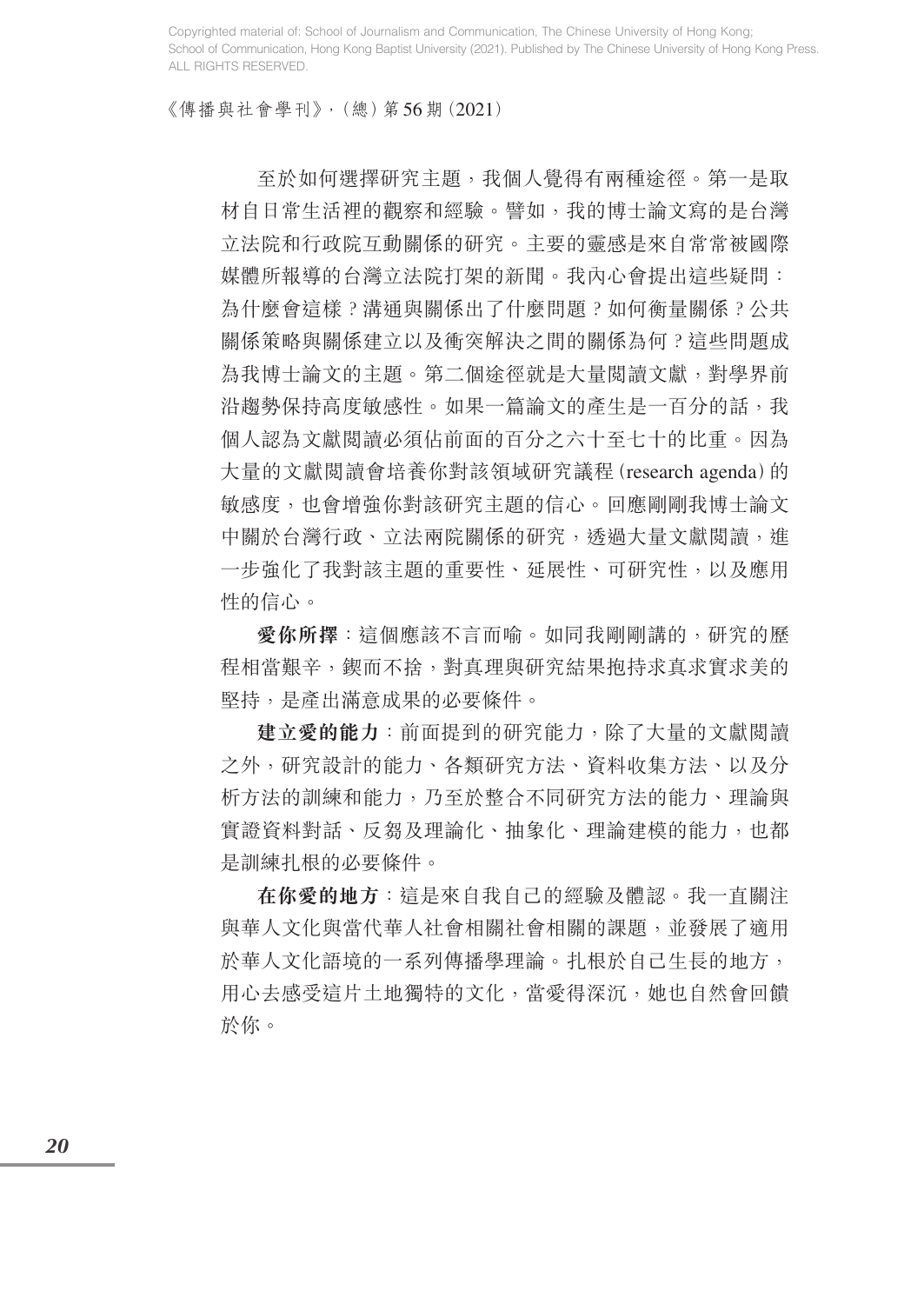公共關係/策略傳播範式轉變和語境本土化

### **黃懿慧教授著作選**

- 黃懿慧(1999)。〈西方公共關係理論學派之探討 —<sup>90</sup>年代理論典範的競爭 與辯論〉。《廣告學研究》,第12期,頁1-37。
- 黃懿慧(2002)。〈「關係取向」理論模式初探:組織與利益關係人關係之探 討〉。《本土心理學研究》,第18期,頁95–172。
- 黄懿慧(2010)。〈華人傳播研究:研究取向、辯論、共識與研究前提〉。《新聞 學研究》,第105期,頁1–44。
- Huang, Y. H. (2001). OPRA: A cross-cultural, multiple-item scale for measuring organization-public relationships. *Journal of Public Relations Research*, *13*(1), 61–91.
- Huang, Y. H. (2003). A Chinese perspective of intercultural organization-public relationship. *Intercultural Communication Studies*, *12*(4), 151–176.
- Huang, Y. H. (2010). Theorizing Chinese communication research: A holistic framework for comparative studies. *Chinese Journal of Communication*, *3*(1), 95–113.
- Huang, Y. H., Bedford, O., & Zhang, Y. (2018). The relational orientation framework for examining culture in Chinese societies. *Culture & Psychology*, *24*(4), 477–490.
- Huang, Y. H., & Su, S. H. (2009). Public relations autonomy, legal dominance, and strategic orientation as predictors of crisis communicative strategies. *Journal of Business Ethics*, *86*(1), 29–41.
- Huang, Y. H., & Zhang, Y. (2015). Revisiting organization–public relationship research for the past decade. In E. J. Ki, J. N. Kim, & J. A. Ledingham (Eds.), *Public relations as relationship management: A relational approach to the study and practice of public relations* (p. 3–27). New York: Routledge.
- Lu, Y., & Huang, Y. H. C. (2018). Getting emotional: An emotion-cognition dualfactor model of crisis communication. *Public Relations Review*, *44*(1), 98–107.
- Wang, G., & Huang, Y. H. C. (2016). Contextuality, commensurability, and comparability in comparative research: Learning from Chinese relationship research. *Cross-Cultural Research*, *50*(2), 154–177.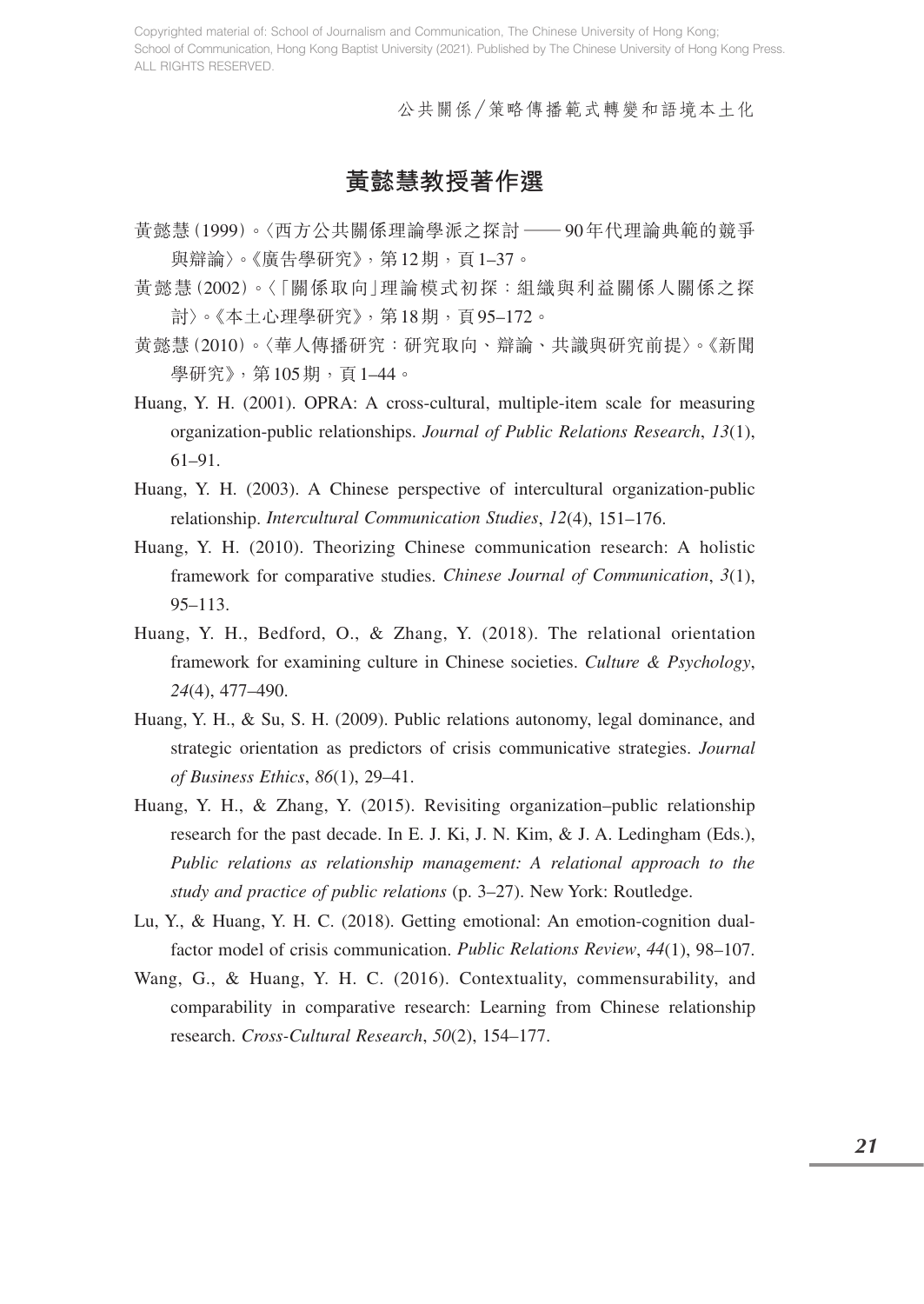《傳播與社會學刊》,(總)第56期(2021)

**參考文獻**

#### **中文部分(Chinese Section)**

- 祝建華(2001)。〈中文傳播研究之理論化與本土化:以受眾及媒介效果的整合 理論為例〉。《新聞學研究》,第68期,頁1-22。
- Zhu, Jianhua. (2001). Zhongwen chuanbo yanjiu zhi lilunhua yu bentuhua: Yi shouzhong ji meijie xiaoguo de zhenghe lilun wei li. *Xin Wenxueyanjiu, 68,* 1–22.
- 黃懿慧(1999)。〈西方公共關係理論學派之探討 —<sup>90</sup>年代理論典範的競爭 與辯論〉。《廣告學研究》,第12期,百1-37。
- Huang, Yi-Hui. (1999). Xifang gonggong guanxi lilun xuepai zhi tantao—90 niandai lilun dianfan de jingzheng yu bianlun. *Guanggaoxue yanjiu, 12*, 1–37.
- 黃懿慧(2002)。〈「關係取向」理論模式初探:組織與利益關係人關係之探 討〉。《本土心理學研究》,第18期,頁95–172。
- Huang, Yi-Hui. (2002). "Guanxi quxiang" lilun moshi chutan: Zuzhi yu liyi guanxi ren guanxi zhi tantao. *Bentu xinlixue yanjiu, 18*, 95–172
- 黄懿慧(2010)。〈華人傳播研究:研究取向、辯論、共識與研究前提〉。《新聞 學研究》,第105期,頁1-44。
- Huang, Yi-Hui. (2010). Huaren chuanbo yanjiu: Yanjiu quxiang, bianlun, gongshi yu yanjiuqianti. *Xinwenxue yanjiu, 105*, 1–44.
- 黃懿慧(2012)。〈網路公共關係:研究圖像與理論模式建構〉。《傳播與社會學 刊》,第19期,頁181–216。
- Huang, Yi-Hui. (2012). Wanglu gonggong guanxi: Yanjiu tuxiang yu lilun moshi jiangou. *Chuanbo yu shehui xuekan, 19*, 181–216.
- 黃懿慧(2015)。〈重建公眾信任的危機對應策略危機〉。《哈佛商業評論》,第 109期,頁54–57。
- Huang, Yi-Hui. (2015). Chongjian gongzhong xinren de weiji duiying celue weiji. *Hafo shangye pinglun, 109*, 54–57.
- 黃懿慧(2017)。〈從比較視角探討中國大陸公共關係學科發展之正當性〉。《傳 播與社會學刊》,第39期,頁221–256。
- Huang, Yi-Hui. (2017). Cong bijiao shijiao tantao Zhongguo dalu gonggong guanxi xueke fazhan zhi zhengdangxing. *Chuanbo yu shehui xuekan*, *39*, 221–256.
- 黃懿慧、王嘯、方慧妍、吳秋荻(2019)。〈政府信任對公共健康風險管理的影 響 —— 基於長生生物疫苗事件的創設情境研究〉。《公共管理學報》, 第16 期,頁83–95。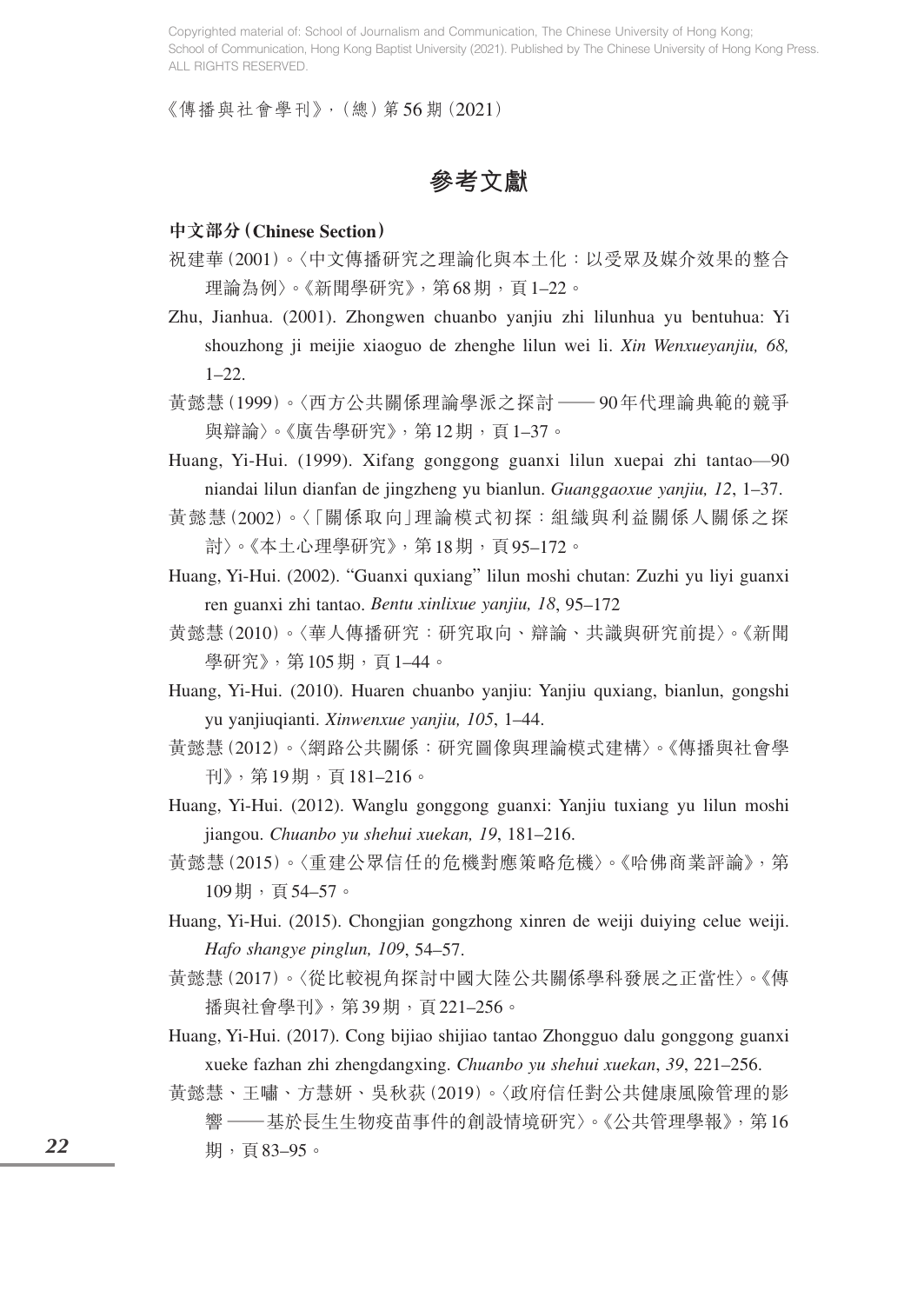公共關係/策略傳播範式轉變和語境本土化

Huang Yi-Hui, Wang Xiao, Fong Wai Yin, Wu Qiudi. (2019). Zhengfu xinren dui gonggong jiankang fengxian guanli de yingxiang—Ji yu changsheng shengwu yimiao shijian de chuangshe qingjing yanjiu. *Gonggong guanli xuebao*, *16*(4), 83–95.

#### **英文部分(English Section)**

- Bedford, O., Huang, Y. H. C., & Ito, K. (2021). An assessment of the relational orientation framework for Chinese societies: Scale development and Chinese relationalism. *PsyCh Journal, 10*(1), 112–127.
- Dozier, D. M., Grunig, L. A., & Grunig, J. E. (2013). *Manager's guide to excellence in public relations and communication management*. London: Routledge.
- Harlow, R. F. (1976). Building a public relations definition. *Public Relations Review*, *2*(4), 34–42.
- Hu, B. J., Huang, Y. H., and Zhang, D. (2015). Public relations and Chinese modernity: A 21st century perspective. *Journal of Public Relations Research, 27*(3), 262–279.
- Huang, Y. H. (2000). The personal influence model and *gaoguanxi* in Taiwan Chinese public relations. *Public Relations Review*, *26*(2), 216–239.
- Huang, Y. H. (2001). OPRA: A cross-cultural, multiple-item scale for measuring organization-public relationships. *Journal of Public Relations Research*, *13*(1), 61–91.
- Huang, Y. H. (2004). PRSA: Scale development for exploring the cross-cultural impetus of public relations strategies. *Journalism and Mass Communication Quarterly*, *81*(2), 307–326.
- Huang, Y. H. (2012). Gauging an integrated model of public relations value (PRVA): Scale development and cross-cultural studies. *Journal of Public Relations Research, 24*(3), 243–265.
- Huang, Y. H. C., Ao, S., Lu, Y., Ip, C., & Kao, L. (2017). How trust and dialogue shape political participation in mainland China. *International Journal of Strategic Communication*, *11*(5), 395–414.
- Huang, Y. H. C., Wu, F., & Huang, Q. (2017). Does research on digital public relations indicate a paradigm shift? An analysis and critique of recent trends. *Telematics and Informatics*, *34*(7), 1364–1376.
- Huang, Y. H., & Bedford, O. (2009). The role of cross-cultural factors in integrative conflict resolution and crisis communication: The Hainan incident as a case. *American Behavioral Scientist, 53*(4), 565–578.
- Huang, Y. H., Bedford, O., & Zhang, Y. (2018). The relational orientation framework for examining culture in Chinese societies. *Culture & Psychology*, *24*(4), 477–490.